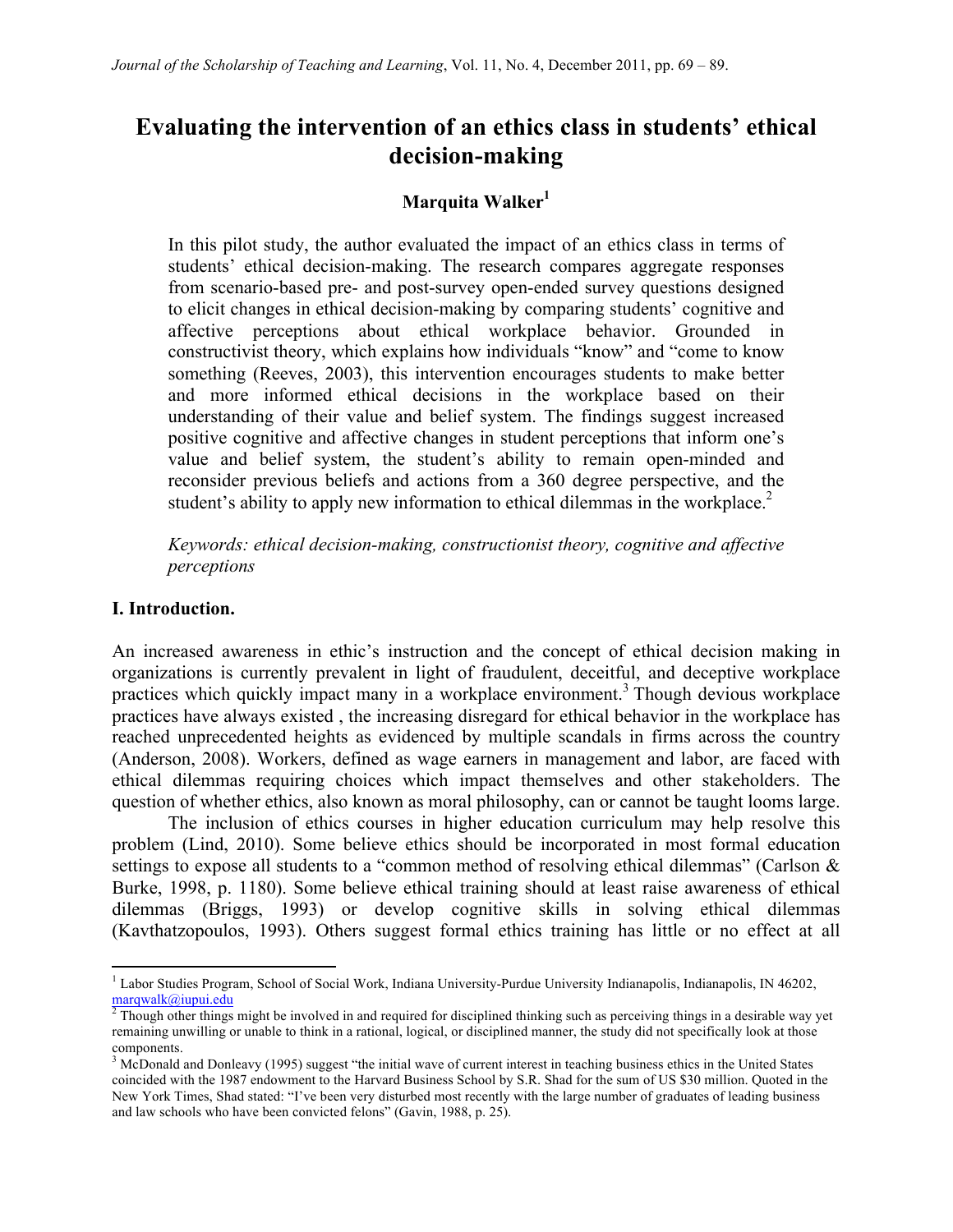(Abell, 1990; Davis, 1991; Weber, 1990). Others, particularly in the management arena, believe ethics' instruction should not be included in the curriculum and add those who teach business classes should remain engaged in activities to increase profits and nothing else (Drucker, 1981; Friedman, 1970). Still others suggest an individual's value system does not necessarily translate into making good ethical decisions so instruction in ethic's training is essential (Goodpaster, 1983; Hoffman, 1982). The general consensus is currently that ethics classes are needed to raise awareness of ethical issues and to move ethical thinking and behavior in a more ethical direction (Boyd, 1981; Cohen, 1989; McDonald & Donleavy, 1995; Stead & Miller, 1988).

Since the intent of ethic's instruction is to encourage individuals to make more positive ethical decisions by changing cognitive thinking patterns, it makes sense to design studies which measure the success or failure of ethic's instruction. Part of the problem in designing studies which measure changes in ethical decision-making within a work environment is the lack of consistency in the definition of what constitutes ethical behavior in human resources and industrial relations (HRIR) or the employment relationship between labor and management (Budd, 2005; Provis, 2006). In professional fields in which ethical codes exist, ethical decisions can be judged against some standard of ethical behavior established, published, and collectively and individually agreed upon by the profession. Absent a specific ethical code, workers must make ethical decisions based on their own perceptions of right and wrong. Pimentel (2008) attributes these inconsistencies to various theoretical models and empirical findings as the result of "different foci and methodological orientations" (p. 360) and suggests the present models are insufficient because they fail to consider the impact of individual characteristics such as "'closeness,' 'relationships,' and 'moral virtue'" on ethical dilemmas. Provis (2006) points out, "the ideas of 'labor' and 'management' are not perfectly straightforward ideas" (p. 64), so the division between the free market or efficiency ethos promoted by management and the equitybased or human value ethos promoted by labor has created a "moral vacuum" (Budd, 2005, p. 2) in which little attention has been paid to the scholarship of HRIR.

Ethical Dilemmas in the Workplace, a sixteen-week semester class delivered online, is designed to explore the fundamental basis for ethical decision-making in unionized and nonunionized workplaces, to improve critical thinking skills about specific moral issues such as human dignity and respect, and to determine what actions should be taken when faced with an ethical dilemma. The course description is as follows:

This course explores the fundamental basis for ethical decision making in a workplace, both unionized and nonunionized. We will discuss specific considerations for making moral judgments within the work environment and explore the basis upon which those decisions are made. We seek to improve our thinking about specific moral issues such as human dignity and respect. This helps us determine what actions we should or should not take in our daily lives which, in turn, fashions our answers to questions affecting how society should or should not be structured. Each field of work or social activity has a code of ethical conduct which is either understood or formally written. Each individual within the profession should understand the value of this code and understand how decisions made in the workplace have an effect on the work environment and, by extension, other workers (Walker, 2011).

The first two weeks of instruction are spent exploring the philosophical underpinnings of foundational belief systems rooted in two divergent philosophical paths: Hellenistic Christianity (religion) and various forms of Aristotelian philosophy (science) which can be traced through the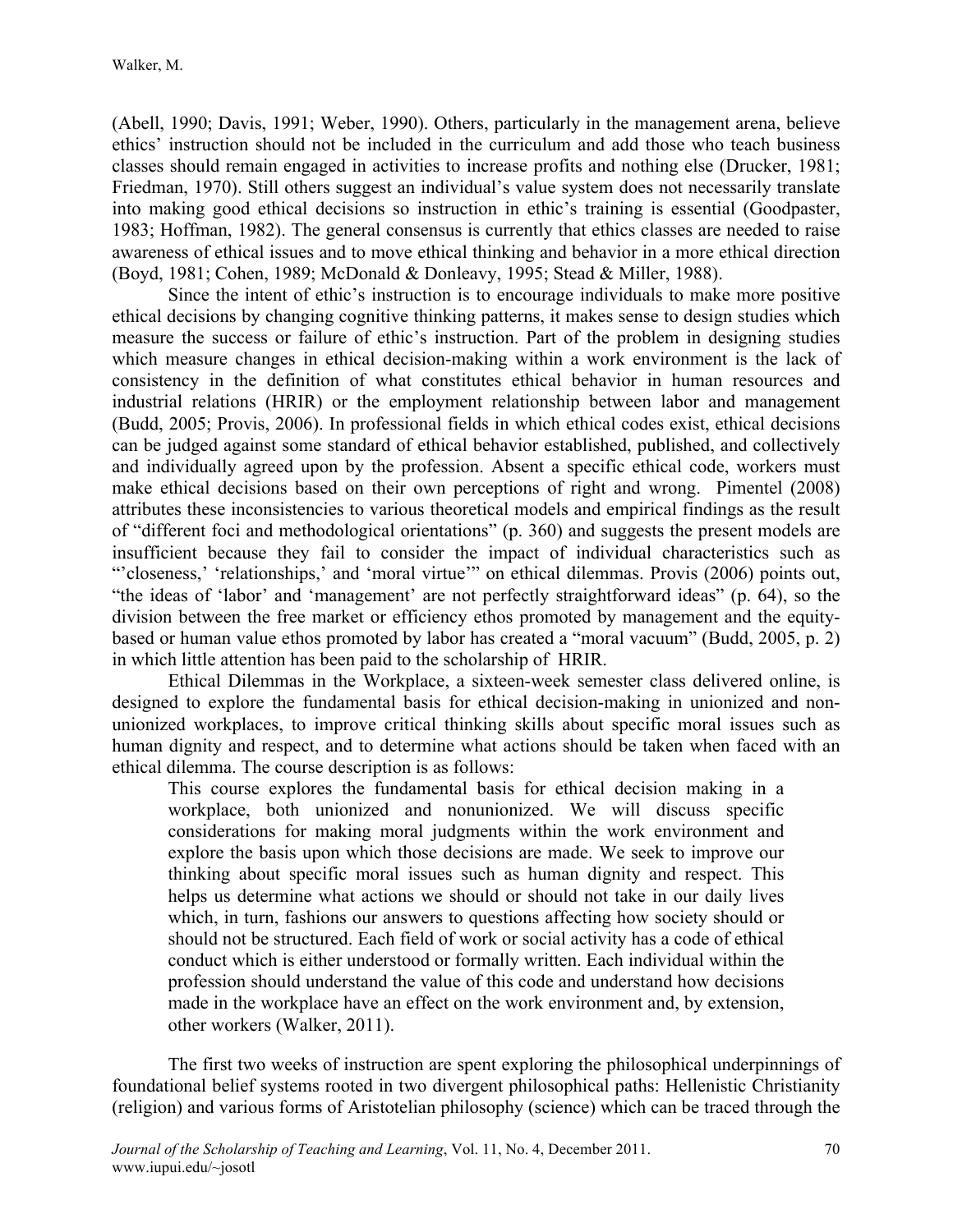various writings of philosophers (Kant, [1781] 1963; Locke, 1690; Mill, [1863] 2003). Students are encouraged to think about their own value and belief system in light of these foundational pieces. Attention is also given to Rest's (1984) four components of consistent ethical behavior: ethical or moral sensitivity, judgment, intent, and actions. The next few weeks involve learning various techniques for making personal ethical decisions based on Goree's ETHICS model (Goree, 2007), Gilligan's Caring Model (Gilligan, 1982), and Kohlberg's Justice Model (Lawrence Kohlberg, 1981). An introduction to Derrida's theory of deconstruction explores how texts can be illuminated by "reading between the gaps" and helps students to critically analyze a text (Derrida, 1978). The next four lectures explore Kantian ethical thought as well as some non-Western ethical frameworks and how those theories might fit into the current U.S. system of industrial relations (Budd, 2005). The last half of the semester moves from a theoretical approach to ethical decision-making to a practical approach to ethical decision-making. During these seven lectures, students are exposed to real-life situations in a globalized and corporatist environment in which workers, whether union or non-union, labor or management, daily faced with ethical dilemmas, must apply previously learned theories in order to make ethical choices. A required group project utilizing all the skills students have acquired during the course culminates in students, divided into teams of five, creating an ethical code for a fictitious organization which displays unethical behavior. Students are assigned one of various organizations represented: union, non-union, for-profit, not-for-profit, and faith-based. The ethical code developed must reflect ethical standards of all stakeholders in the organization: owners, managers, employees, suppliers, and consumers.

Each semester the class has between twenty-five and thirty-five students. Prior to the beginning of the semester, each student is sent a request to participate in an online survey, which asks for demographic information as well as narrative responses to nine scenario-based questions involving ethical workplace decisions. At the end of the semester, the students have the opportunity to participate in the same survey. Students self-select into the study and remain anonymous. Students' narrative responses, coded for emerging patterns which are then categorized into themes, form the basis for a comparative analysis concerning changes in cognitive and affective perceptions of ethical workplace decisions.

# **II. Literature Review.**

Research in intervention development engages in a robust preliminary investigation of the literature especially focusing on case studies of current practices (Maslowski, 1999). It is difficult to assess the weight of various studies on the impact ethic's training has on individuals because of the varied methods and instruments used to measure assessment. Most of the literature concerning assessment is quantitative in nature, but the similarities end there. Different forms of statistical analysis, the use or lack of a theoretical foundation, and various forms of instruments for measurement shift the focus of each study, consequently numerous interpretations of the findings abound.

Most of the literature concerning the changes in cognitive thinking (Arlow & Ulrich, 1988; Stead & Miller, 1988; Weber, 1990) or behavior and attitudes (Fritzsche & Becker, 1983; Gautschi & Jones, 1998; Glenn, 1992; Martin, 1981; Weber, 1992; Wynd & Mager, 1989) of students in ethical decision making comes from the 1980s and 1990s. Current research focuses more on developing critical thinking skills which increase the chances individuals will make more ethical decisions (Carlson & Burke, 1998; Klugman & Stump, 2006; Meisel & Fearon,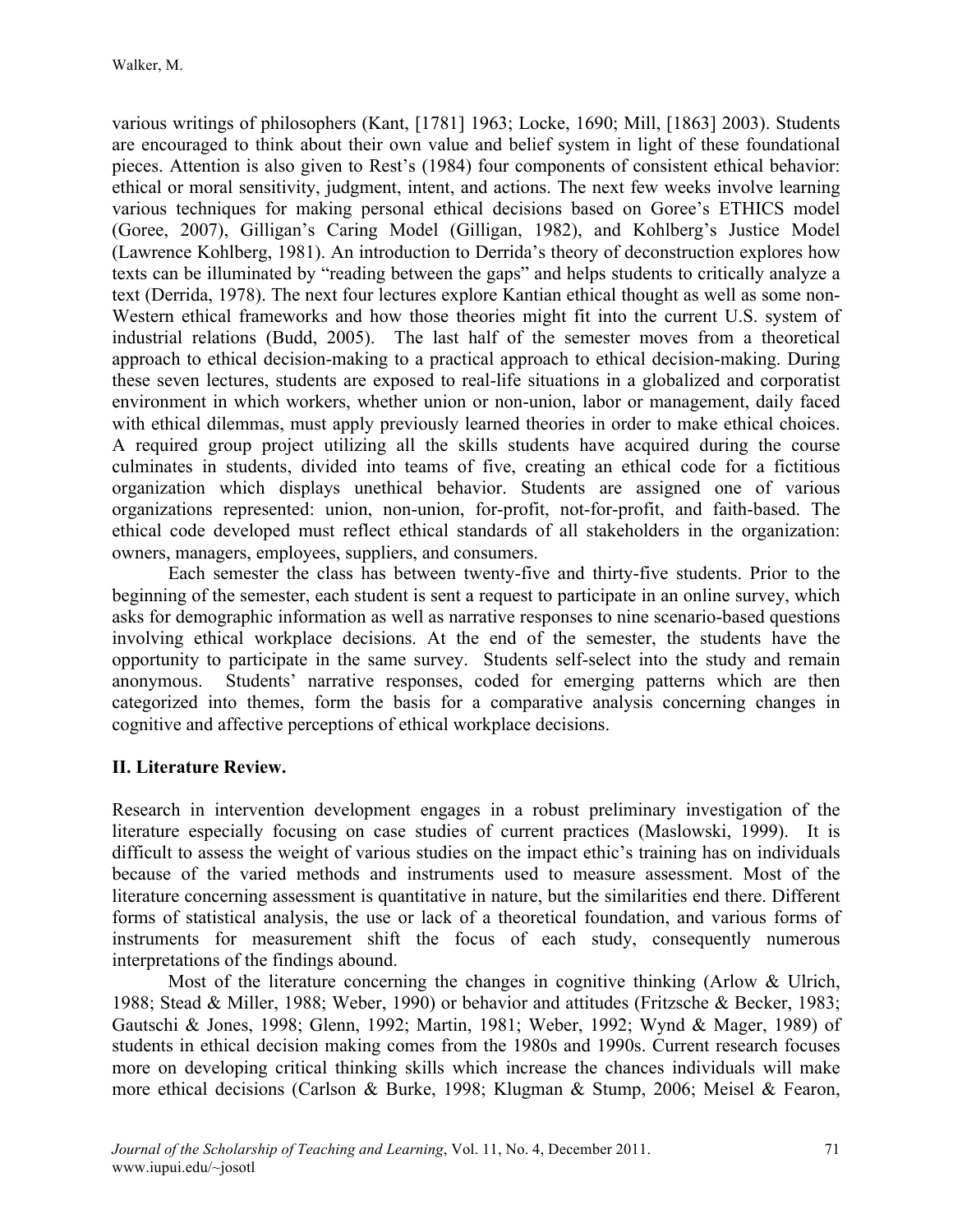2006). A literature search was conducted utilizing the key words *ethical decision making, intervention, constructionist theory, pre- and post-test surveys, and cognitive and affective perceptions* in Google Scholar. I used the bibliographies from the articles and books resulting from Google Scholar as further reference sources. I begin this review by looking at pre and posttest survey literature followed by literature reflecting a brief history of constructionist theory and cognitive moral development, and then move to literature concerning ethical decision-making in the workplace.

#### *A. Pre and Post-Test Literature Review.*

Building upon Weber's (1990) and Glenn's (1992) summary review of pre/post surveys to assess the impact of teaching ethics to students, this study provides a review to date of pre/post survey studies and their evaluations. This study furthers informs the literature by assessing the impact of an ethics course, Ethical Dilemmas in the Workplace, delivered in an online format to students enrolled in one large Midwestern urban university.

The use of a scenario based survey instrument for data gathering "began in 1961 with Baumhart's study of manager's values and ethics (Baumhart, 1961), [though] much of the work [using scenario based instruments for data gathering] has been published since 1985" (Weber, 1990, p. 153; Weber & Green, 1991). This study used an already established set of scenarios called vignettes developed by Fritzsche and Baker (1983). These scenarios included five categories of ethical problems in the workplace covering "coercion and control, conflict of interest, physical environment, paternalism, and personal integrity" (Fritzsche & Becker, 1983, p. 292). Fritzsche and Baker (1983) explain these scenarios were largely taken from material used at the Summer Institute on Ethical Issues in the Management of Public and Private Institutions and were chosen because they included "background information required to understand the dilemma" (p. 292) and had been pretested by a group of individuals working in the area of ethics. Building upon previous sets of already developed scenarios may allow for "cross-study comparison" (Weber, 1990, p. 154) and serve the purpose of validating or questioning past and future studies.

Since this particular study explores union as well as non-union workplaces, new scenarios were necessarily developed by the principal investigator to cover union workplaces. Weber (1990) suggests that "researchers may want to consider using a combination of contexts in their scenarios depending upon the research focus" (p. 143). Realistic scenarios were developed following a prescription designed by (Fredrickson, 1986) which emphasizes that:

the benefit of a scenario comes from its ability to present respondents with a reasonably realistic, detailed situation [in which the] context, problem, described actions, and terminology can all be written in such a way that the scenario generates interest, and therefore 'involvement', by the respondents (p. 481).

Care was taken in the use of relevant hypothetical scenarios for students who may never have been exposed to a union or a non-union workplace "since the "students' ability to understand the case and comprehend the level of decision making may be lacking" (Weber, 1990, p. 143).

*B. Ethical Decision—making as it pertains to Cognitive Moral Development.*

The study of ethical decision-making as it pertains to cognitive moral development has been influenced by Piaget (1932/1965), Kohlberg (1976), and Rest et al, (1999). These theorists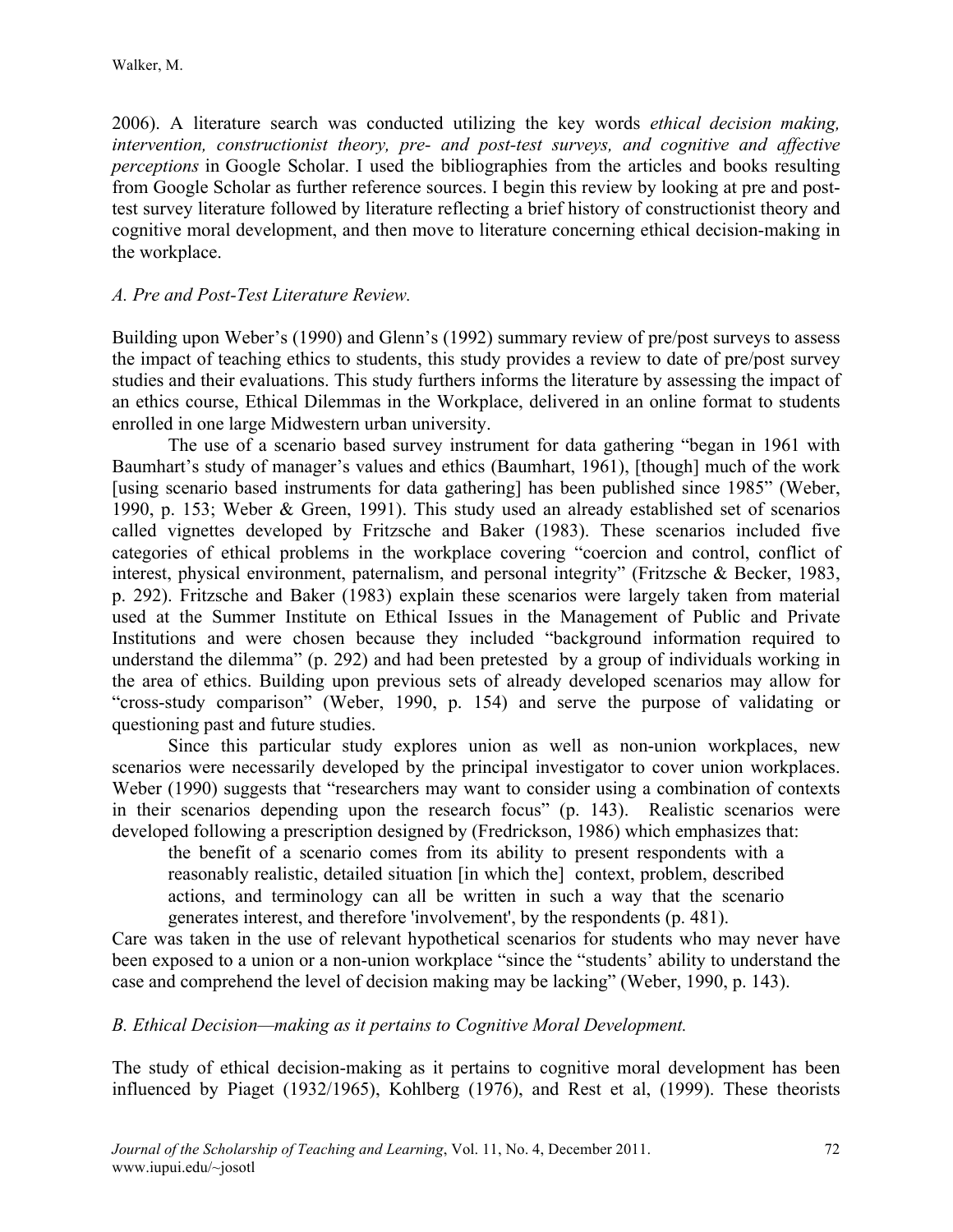conceptualize ethical decision-making from a constructivist approach. Piaget married the concepts of cognitive development and moral development and explained why individuals valued certain things. Kohlberg further explained that individuals interpret situations and make meaning which translates into moral judgments. He disavowed the idea that meaning or moral judgments were derived from social stimuli (Carpendale, 2000). Kohlberg's contention was that ethical dilemmas were "ones of conflict of perspective or interest; justice principles are concepts for resolving these conflict … a person's sense of justice is what is most distinctively and fundamentally moral" (Kohlberg, 1976, p. 40). Rest further advanced the constructivist approach to resolving ethical dilemmas by suggesting cognitive moral development occurs within a range of stages instead of moving sequentially through stages as Kohlberg posited. He developed a four component model of personal ethical development: ethical sensitivity or awareness, the ability to recognize the presence of an ethical issue; ethical or moral judgment, the ability to decide on the right course of action; ethical motivation or intent, the personal disposition to do what is right; and ethical character or behavior, the self-discipline or courage to do what is right under pressure (O'Fallon, 2005; Rest, 1986). Rest suggests all four components interact and influence each other and that moral failure occurs when an individual experiences deficiency in any one of the components.

Lind (2010) suggests an individual's moral behavior is dependent upon that individual's moral principles. To conceptualize this relationship, Lind posits the concept of cognitive structure, which he calls the power of moral thinking, impacts the "degree to which moral maxims or principles are brought to bear in specific situations," (Lind, 2010, p. 30) which he calls content or observable behavior. Based on the Kantian concept of the power of judgment, these cognitive structures help determine which moral maxims or principles to apply in any given situation based on the individual's interpretation of his or her own value and belief system or socio-moral perspective. In other words, individuals make ethical decisions, based on what they believe they know. Lind (2010) acknowledges Kohlberg's development of a stage scheme which measures individual moral development and the existence of cognitive development theory which houses the concepts of structure and content. In order to change a cognitive moral structure, we create hypothetical dilemmas (scenarios) which change the context in which the individual makes decisions. This intervention "tests the boundary between the 'artificial world' created by an education curriculum and the 'real' seemingly unchanged world of work" (Oser, 2010, p. 157).

Kohlberg's levels of moral-cognition are determined by an individual's actions based on his or her socio-moral perspective (Rest & Narvaez, 1994). These stages reflect the cognitive and affective dimensions of an individual's moral development. Utilizing Lind's concepts of structure and content, I turn to the literature reflecting the conceptual framework of the cognitive and affective perceptions of ethical decision-making and explore workers' ethical decisionmaking situated within the context of the workplace. I define workers as wage earners so the literature reflects workers in both labor and management.

### *C. Ethical Decision—making in the Workplace.*

Much of the ethical-decision making literature focuses on the business or management side of the labor-management relationship within the workplace and is derived from normative ethics, the realm of moral philosophy which guides individual behavior, and more specifically descriptive or empirical ethics, a form of normative ethics, concerned with explaining and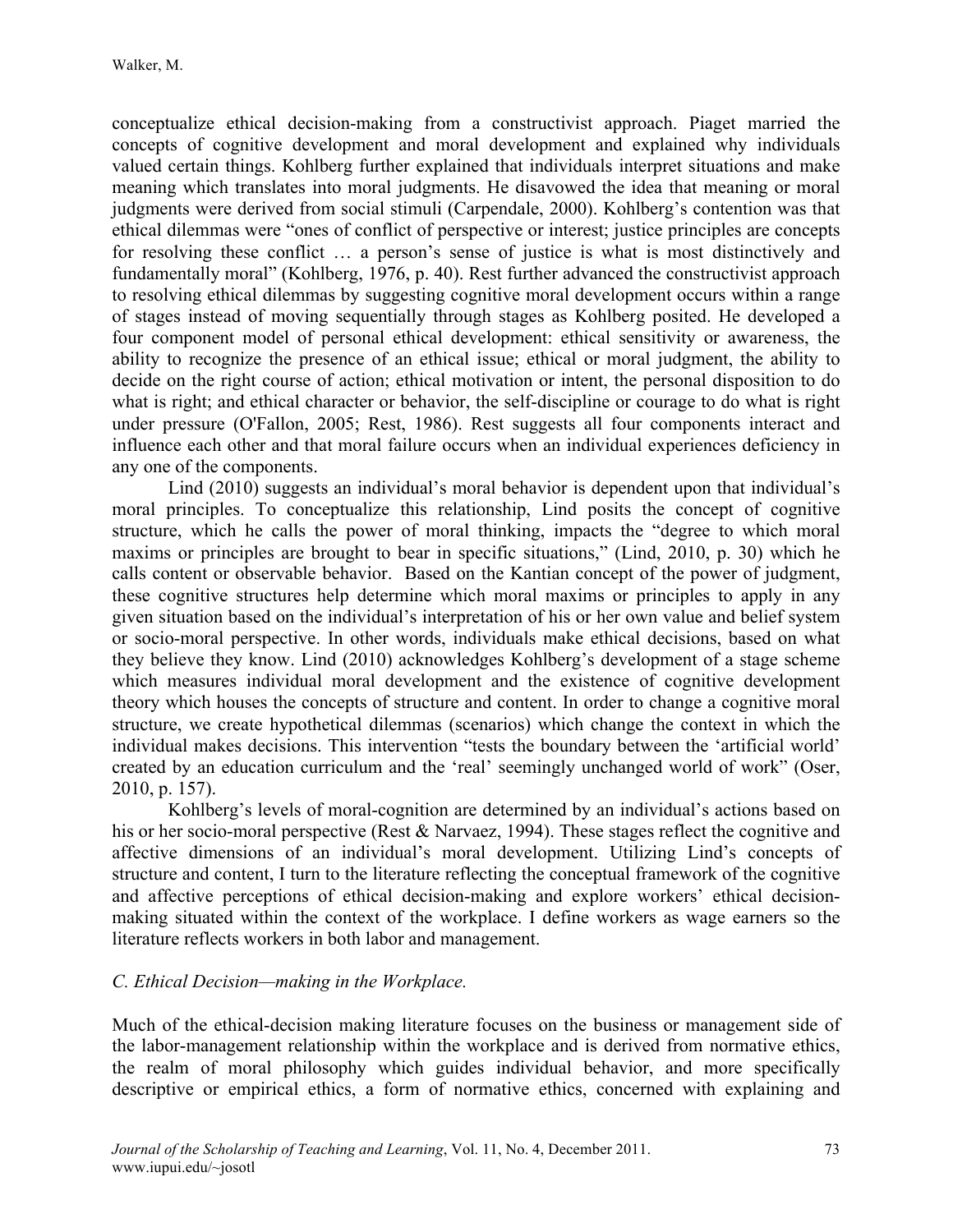predicting individual behavior in the workplace. A comprehensive review from 1996-2003 summarizing this literature includes over 170 studies based on Rest's (1986) theoretical model.<sup>4</sup> Though this review includes findings regarding ethical decision-making in relationship to each of Rest's components, of particular interest to this paper are the conclusions drawn from the philosophy/value orientation variable as it relates to each of Rest's components. The philosophy/value orientation suggests individuals make ethical decisions based on moral awareness, judgment, or intent.

According to O'Fallon (2005), one trend in empirical research receiving attention is "the philosophy/value orientation—in particular, idealism versus relativism" (p. 400) which suggests "idealistic individuals tended to be more ethical than relativistic individuals" (p. 400). The philosophy/value orientation variable reflects the subjects' connection between idealism and deontological perspectives<sup>5</sup> or relativism and teleological perspectives to ethical decision making. Of the forty-two studies relating to the philosophy/value orientation variable examined, idealism and deontology, the pursuit of noble principles and right actions, were positively related to ethical decision-making while relativism, teleology, and economic orientation, or criterions of judgment related to individuals, situations, or the environment, were negatively related to ethical decision-making.

A comprehensive review of 110 articles covering 1994-1999 finds that deontology and teleology significantly influences the decision-making process (Loe, Ferrell, & Mansfield, 2000). A comprehensive review covering 1975-1992 finds only one study concerning a philosophy/value orientation (Ford & Richardson, 1994) which suggests a positive correlation between values and positive ethical behavior in professionals (Allen & Davis, 1993).

Little research specifically devoted to the philosophy/values debate exists outside of the business or management literature, but there does exist research which explores the affective and cognitive literature in terms of ethical decision-making. The connection between philosophy and values and affects or emotions and cognition or rational thinking is very strong. Affective components, found in the models presented by Rest (1984) and Jones (1991), implicitly influence many decisions. Decision-making then becomes "introspective, and retrospective, sporadically rational, ultimately affective and altogether imaginatively unbounded" (Langley, Mintzberg, Pitcher, Posada, & Saint-Macary, 1995, p. 277). This denotes a shift in the literature on decision-making from a rational cognitive perspective toward a more affective perspective. The acknowledgement that affect plays a role in decision-making is supported by many psychologists (Blascovich, 2001; Smith, 2001) and is deemed to be complex and "bidirectional" (Forgas, 2001, p. 6). The influences of affect on ethical decision-making reflect the tension between the way things are and the way things ought to be. Therefore, affect influences the awareness or moral sensitivity of the ethical decision-making process (Rest & Narvaez, 1994). Affect also influences ethical reasoning or judgment. Deciding on the right course of action has significant consequences for the decision-maker and other stakeholders (Izard, 2000). Finally, affect links moral sensitivity and moral reasoning (Weiner, 1987). According to Weiner (1997), affect is primarily responsible for the motivation to act and is the catalyst needed to spur behavior.

 

<sup>&</sup>lt;sup>4</sup> James Rest (1986) advanced the field of descriptive ethics by creating a model of moral decision-making. Subsequent researchers have generally supported Rest's model.

 $<sup>5</sup>$  Deontological philosophy posits an action is determined to be moral based on a comparison to some absolute truth or fixed</sup> moral principle (Brody, 1988).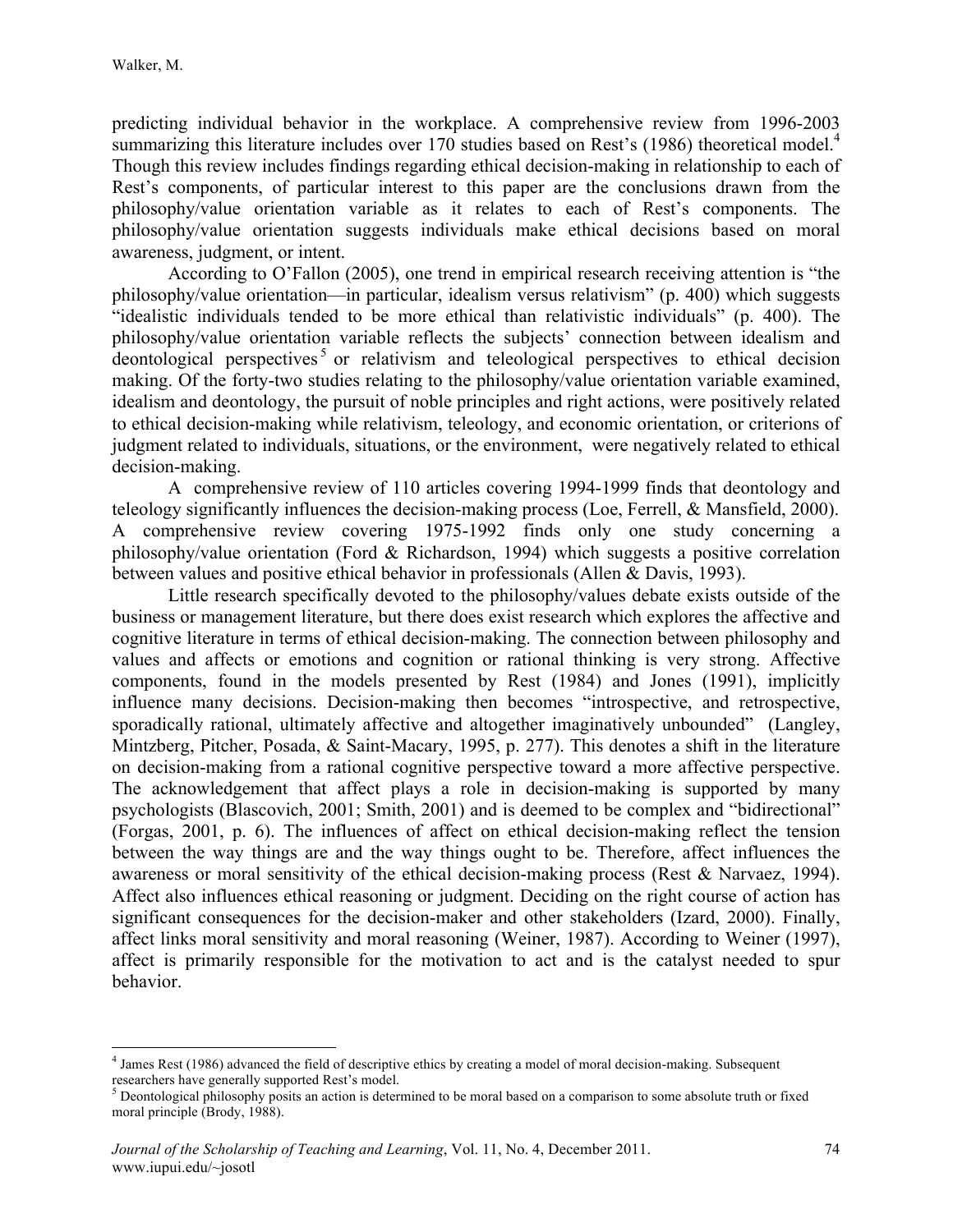Contributing to the philosophy/value orientation and affective/cognition debate, this paper explores student responses to ethical situations in workplace environments before and after the intervention of an ethic's class. The intent of this measurement is to determine if students exposed to this intervention make more positive decisions concerning ethical dilemmas than they made prior to the intervention.

# **III. Theory.**

The theoretical rationale for this evaluation is constructivist theory, a theory about learning which explains how individuals "know" and "come to know" something. From a constructive perspective, knowledge is "temporary, nonobjective, developmental, internally constructed, and socially and culturally mediated" (Reeves, 2003). Constructivism means forming one's own opinions, values, and beliefs based on one's own knowledge and any new information which might mediate that knowledge. The classroom becomes a microcosm of society reflecting different and diverse viewpoints. Teachers assume the role of facilitator rather than lecturer. Learners take on more of an ownership role in learning and thus the social relationship between teacher and learner is one of reciprocity and mutual respect within a learning community.

## **IV. Methodology.**

A total of 25 undergraduate students formally enrolled in the ethics class were asked to respond to one pre-semester survey and one post-semester survey which included the same nine scenariobased questions . One open-ended question asking participants to describe any changes in their belief/value system, perspectives on considering other's viewpoints in ethical decision making, and their application of new information to ethical dilemmas was added to the post-survey survey. Fourteen respondents filled out the pre-survey while 11 respondents filled out the postsurvey . Ten female students and 4 male students responded to the pre-semester survey, and 8 female students and 3 male students responded to the post-semester survey. There were no prerequisites for the class, and students self-selected into the study. There were no penalties for students who did not participate. The average age of the students was 24, and the average work experience of the students was 5-10 years.

Comparisons of the pre-survey and post-survey responses to the scenarios serve as the measure of changes in ethical decision-making. Pattern, theme, and content analysis are used in the assessment of whether or not student's cognitive or affective thinking changed after completion of the course. Using open coding, the data are searched to find predominant or descriptive phrases which suggest core patterns. From these patterns, broader themes are drawn which are then channeled into broad categories. This "classifying and coding [of] qualitative data formed the framework for organizing and describing what has been collected" (Patton, 2002, p. 455) during the data collection phase of this paper and provided a foundation for the interpretative phase where comparisons of pre- and post-survey responses were made. Differences in the number of pre- and post-survey responses are noted in each category for each scenario.

The scenarios, described later in this paper, focus on ethical dilemmas in various workplace settings. In each scenario, the student is given a predetermined identity or specific role, such as manager of or worker in the company, and asked what s/he would do in each of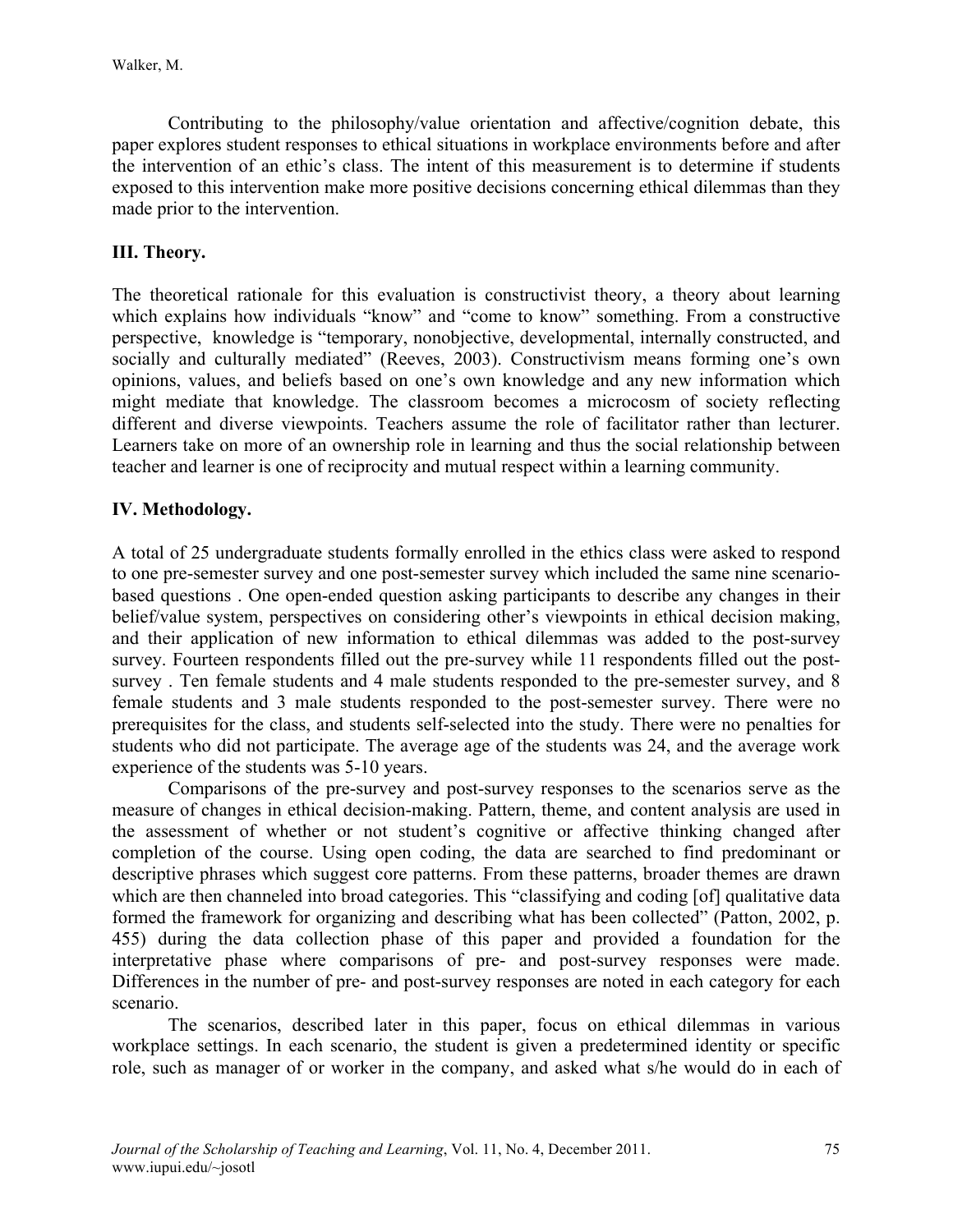these scenarios. The narrative responses provide data from which comparisons of changes in ethical decision-making is made.

#### **V. Findings.**

The coding from both pre- and post-survey responses resulted in the same six major categories of student action for eight of the nine scenarios: acquiescence (meaning to comply or go along with the organization's wishes/demands), repudiation (meaning not to comply with the organization's wishes/demands), whistleblowing (reporting unethical conduct to a higher authority), discussion (exploring and discussing situations prior to taking action), exiting the firm (quitting the job), and unsure. Scenario four which deals with conflict of interest yielded a seventh category of neutral. Post-survey responses reflect a change in the number of student responses which fit into each category from pre-survey responses but not a change in category. The shift in the number of responses from one category to another suggests students changed their cognitive and affective thinking from one position to another as a result of new information from ethics instruction. This fits into constructivist theory which suggests students mediate their existing knowledge with new knowledge to form new "opinions, values, and beliefs" (Reeves, 2003). Not every student responded to every pre-survey and post-survey scenario. Following is a summary of the data collected from scenario-based student responses, tables reflecting the number of pre- and postsurvey responses divided by category, shortened descriptions of the findings, and a brief explanation of the cognitive and/or affective changes noted between the pre- and post-survey responses.

Scenario one dealt with coercion and control: You are the CEO of Rollfast Bicycle Company which has been barred from entering the market in a large Asian country by collusive efforts of the local bicycle manufacturers. Rollfast could expect to net 5 million dollars per year from sales if it could penetrate the market. Last week a businessman from the country contacted you and stated he could smooth the way for the company to sell in his country for a price of \$500,000. Question: What would you do in this situation?

Categories and the number of times they appear are shown in Table 1. The themes from which the categories are derived follow the category in parenthesis.

| <b>Categories</b>            | <b>Pre-survey Responses</b> | <b>Post-survey Responses</b> |  |
|------------------------------|-----------------------------|------------------------------|--|
| Repudiations (decline)       |                             |                              |  |
| Acquiescence (participate if |                             |                              |  |
| legal/opportunity)           |                             |                              |  |
| Unsure                       |                             |                              |  |
|                              |                             |                              |  |

| Table 1. Coercion and Control: Pre/Post Test Response Categories. |  |  |
|-------------------------------------------------------------------|--|--|
|                                                                   |  |  |

This scenario suggested a way for a firm to enter a previously barred market by paying bribe money to a businessman who offers to "smooth the way for the company to sell in his country for a price of \$500,000." Pre-survey and Post-survey responses for repudiating or declining the invitation remained stable at 10. Student responses included" it is illegal," "it is not ethical to take the man's offer," and "I would turn the offer down. Even if I paid him that leaves the door open for him to blackmail me (and my company) for more especially if the any other member of the board knew of the deal (Bernie Madoff comes to mind to me)." Such responses suggest students were aware of corporate fraud in the current business environment and may have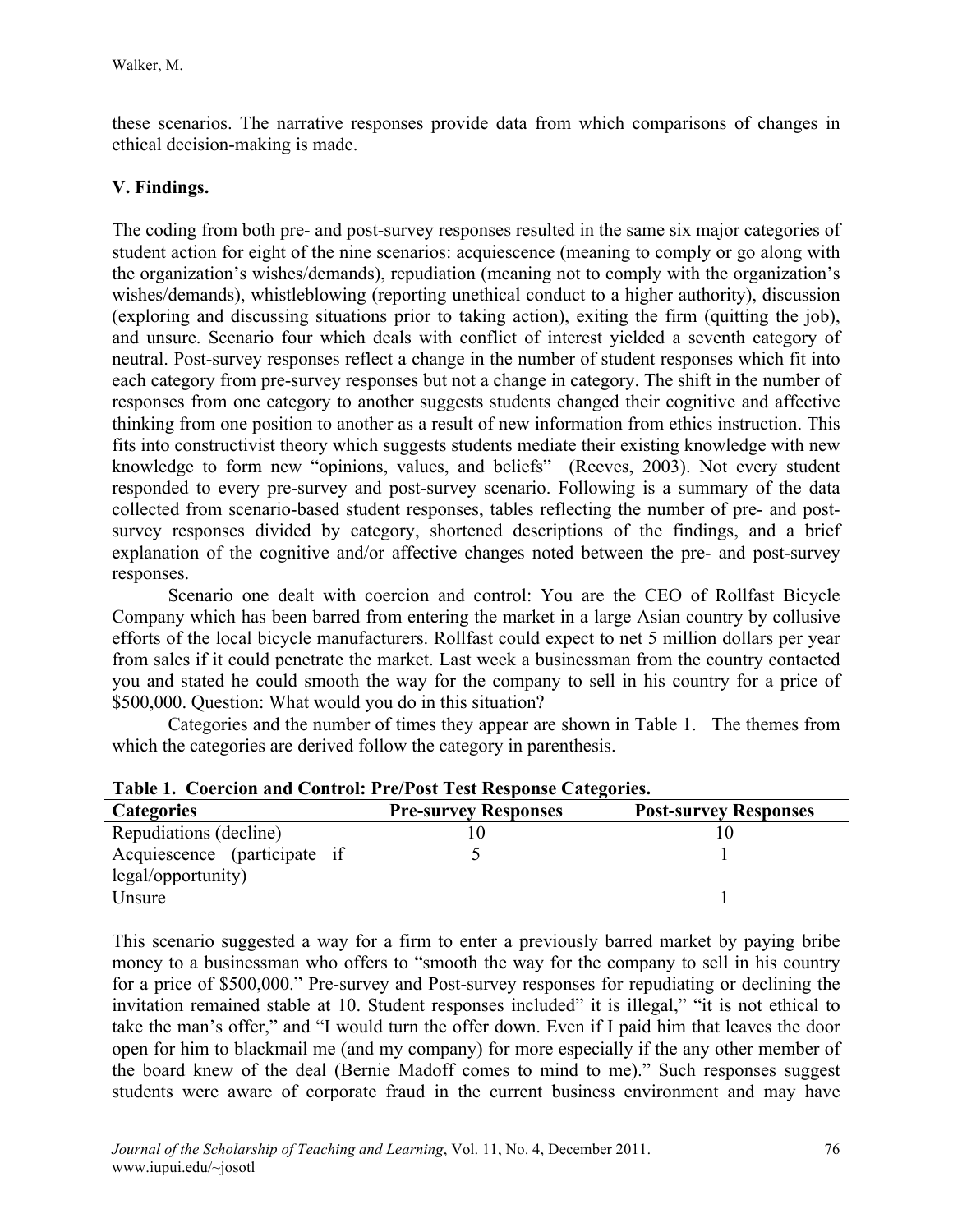declined to participate for fear of criminal punishment. Four student responses in the pre-survey reflected the businessman's suggestion as an opportunity. Those students disclose the transaction as "the cost of doing business" or "if there is an opportunity to make a profit, I will try to see how I could do it." One student in the pre-survey said "I would contract my lawyer and proceed from there" suggesting s/he might take the offer if the offer were deemed legal.

In post-survey responses, declining the invitation for one student was a matter of conscience. S/he responded, "First thing you do is think about the consequences of getting caught … I would tell the man no because my conscience would know that it is wrong no matter if I got caught or not." The mention of conscience implies an ethical choice has been made to do what is right. Only one student viewed the businessman's suggestion as an opportunity saying, "Well this is going to [be] a good choice for me to make. I will rather try to see what is going to be good for my business and … I will go for it." One student remained unsure in the postsurvey.

The bulk of responses repudiated the businessman's offer both in pre- and post-survey responses. Two responses suggest a cognitive change in the acquiescence category for scenario one. Moving from five pre-survey responses to three post-survey responses which reflect students would view entry into foreign competition as an opportunity denotes a slight change in cognitive thinking toward viewing possible repercussions/backlash if the transaction turned out to be fraudulent. One student response moved into the unsure category also suggesting there should be more consideration of the issue. This shift toward taking more precautions in making this transaction suggests some students are taking a broader view of the ethical dilemma and carefully weighing their options.

Scenario two also dealt with coercion and control: You are the treasurer of your union and keep immaculate records on union income and expenditures. Because of some health problems, you have been unable to perform you duties as treasurer for three months, and another union brother has taken over the treasurer's duties. Upon your return you find some minor discrepancies in the books and investigate the unusual expenditures. You find that your union brother has secretly taken small amounts of money from the union fund, which, if not brought to anyone's attention, might go unnoticed. You are aware that your union brother has some financial difficulties and that his home is in the foreclosure process. Question: What would you do in this situation?

| Table 2. Coercion and Control: Pre/Post Test Response Categories. |                             |                              |
|-------------------------------------------------------------------|-----------------------------|------------------------------|
| <b>Categories</b>                                                 | <b>Pre-survey Responses</b> | <b>Post-survey Responses</b> |
| Whistle blow (whistle blow first and                              |                             |                              |
| then provide restitution/provide                                  |                             |                              |
| restitution and then whistle blow)                                |                             |                              |
| Discussion                                                        |                             |                              |

**Table 2. Coercion and Control: Pre/Post Test Response Categories.**

The scenario, within a union setting, adds a layer of complexity to the union members' relationship with each other. There is a presumption that solidarity within the union means union brothers and sisters look out for each other while maintaining the integrity of the union as a whole. Student responses to this ethical dilemma reflect the conflict between acting in a fiscally responsible manner and taking care of a union brother.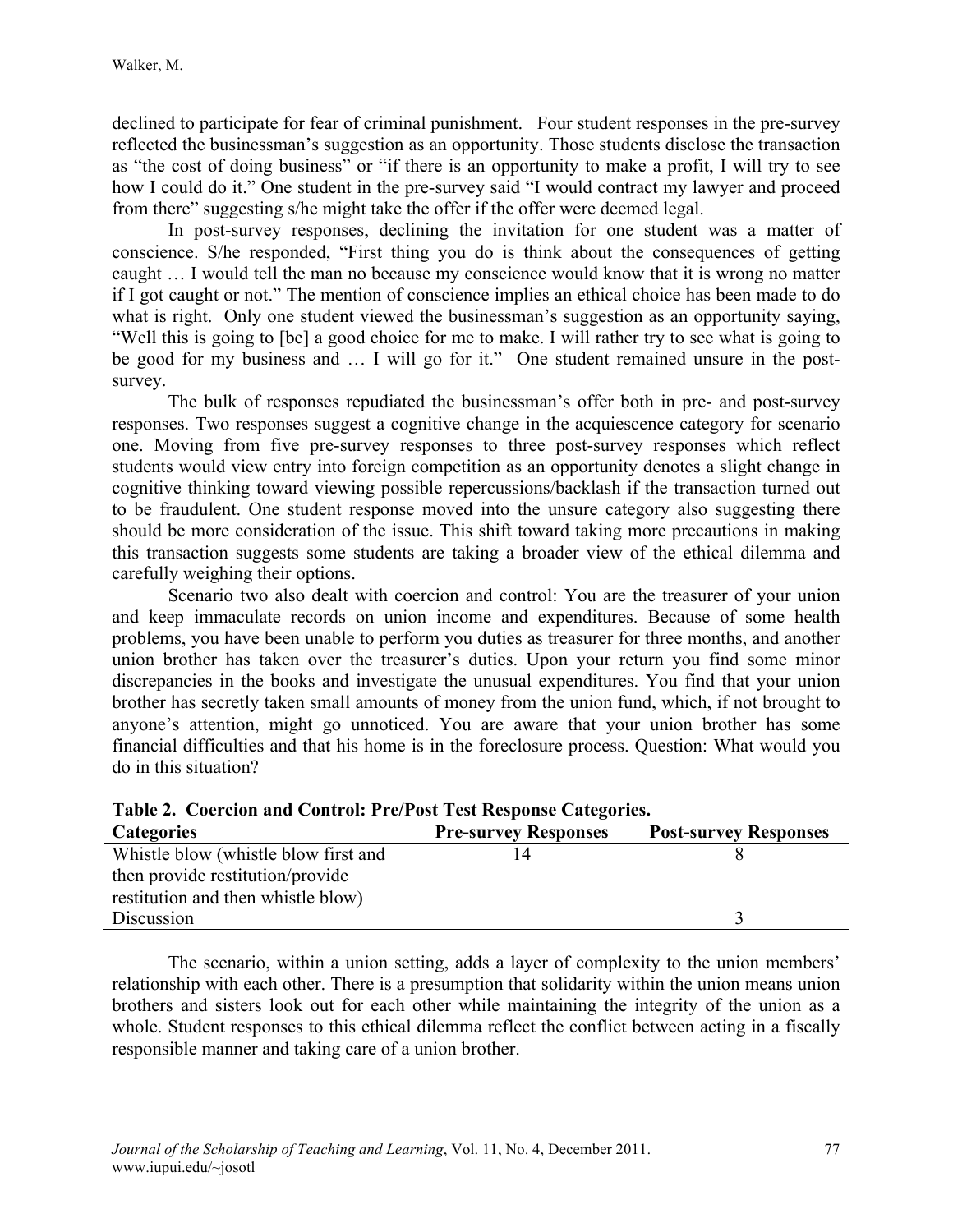All students in the pre-survey responded they would confront the union brother about the financial discrepancies and turn him in to the union. Five students said they would confront their union brother first and then whistle blow. Responses included:

I would approach my union brother first to give him the opportunity to make it right. If he chose not to, since the funds (sick or not) are my responsibility, I would report it. I understand financial difficulties, but taking from others in the same boat isn't the way to fix it.

Another student said:

First I would approach my union brother and try to persuade him to begin repaying the union in small amounts. I would try to explain to him that everybody has a financial downfall at some point, but if everyone acts dishonestly there would be no one to trust in times of need. If he refused I would feel forced to report him to the proper authorities.

Nine students said they would turn in their union brother for stealing. These students did not mention talking to their union brother first about making restitution and leaned toward turning him in to protect themselves from rebuke. Their comments included, "I would turn him in because if they found out I could get in trouble and lose my job which is important to me" and "I would have no choice but to report him. Why risk my job, my family, my finances and the union's reputation for a guy who chooses to steal? No telling what he would do next!" Another student said, "I would feel obligated to come forward with the information immediately. I have a mortgage and family to support also, and cannot afford to take the blame for theft." One student's action would depend on "how much money he took." If repayment could be arranged, no repercussions would follow.

Post-survey responses suggested a somewhat softer approach to the ethical dilemma which may reflect students' leaning toward helping their union brother first and then requiring disclosure of financial discrepancies second. One student response suggested they would first turn in their union brother and then seek restitution, down from six in the pre-survey. The responses said, "I will report the matter just to make my name clean and if I am able to help with his financial situation I will love to help." Six students would still whistle blow, down from seven in the pre-survey. Their responses, reflecting the issue in black and white, include, "I would expose the union brother. Stealing is not only illegal, but it is unethical," "I would turn him in, no matter what he is stealing," and "I would report my findings. There are many people having financial difficulties but that doesn't give anyone the right to steal."

Four students would confront their union brother and try to seek restitution before turning him in. They used phrases like "give him a chance to return the money, "or "give him an opportunity to return the stolen funds." One student suggested the union brother should be given an opportunity to repay his "Loan" by "promot[ing] a fund raiser to help with some of the repayment."

Three students would discuss and explore solutions before exposing the fraud. Responses included, "Talk[ing] to the union brother and maybe try to arrange an ethical recovery so he didn't get in trouble. Maybe we could take donations or something" and "I would have to talk to the union president about this situation and get his advice on how to proceed."

Fourteen pre-survey and eleven post-survey responses suggested some form of whistleblowing or telling a higher authority about the ethical dilemma. This ethical dilemma primarily reflected a shift in cognitive thinking within the category of whistleblowing. The whistleblowing took two forms: whistleblowing and then helping a union brother make restitution or helping a union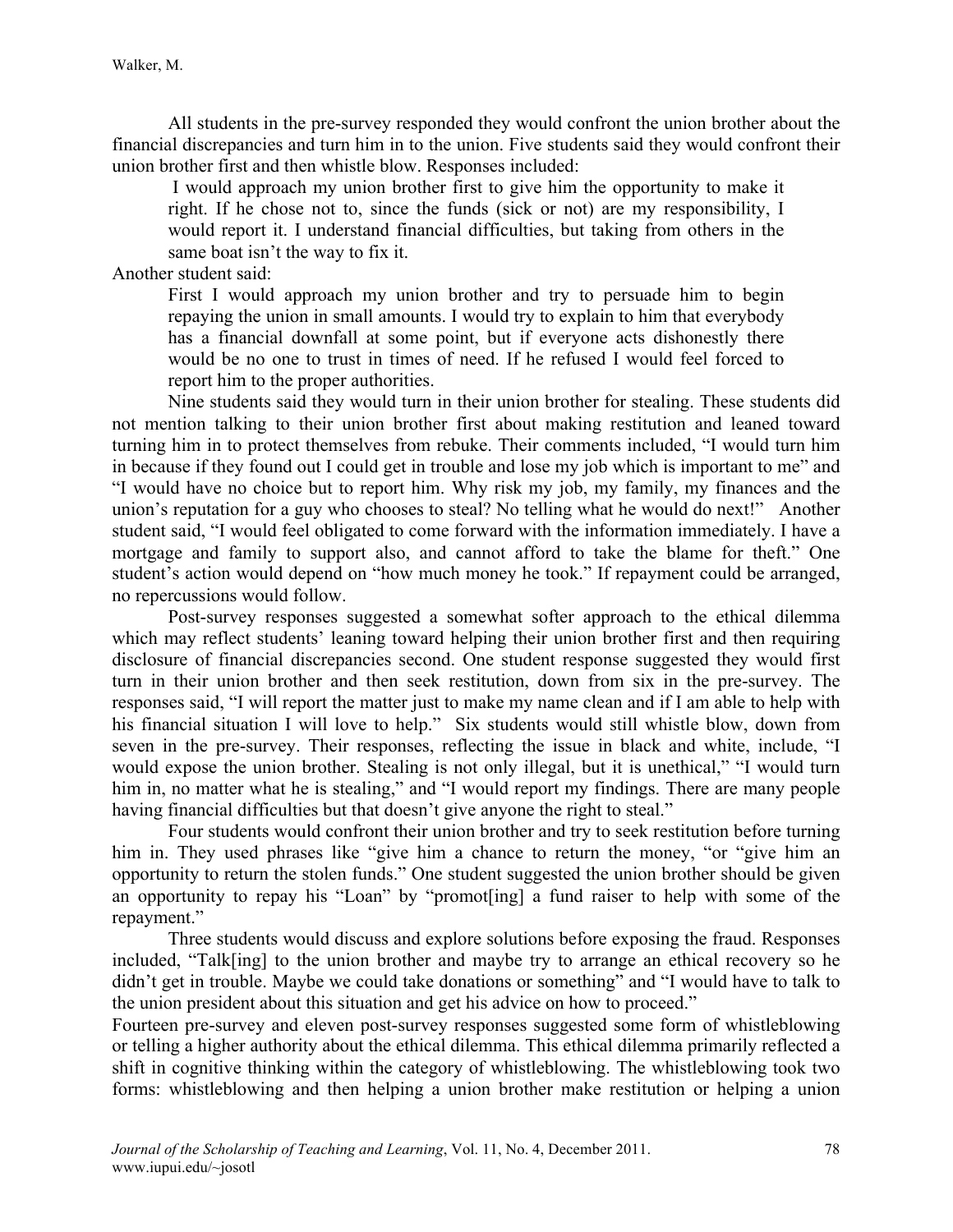brother make restitution and then whistleblowing. The cognitive shift lies in those post-survey responses which suggest students would attempt some form of restitution and/or discussion prior to whistleblowing. This cognitive shift suggests the intervention of new information in choosing between two equally unattractive alternatives shifts some responses from black and white alternatives to more nuanced responses.

Scenario three deals with conflict of interest: You are a union official. One of your members is discovered to have a history of mental illness and is going to be dismissed by his employer on that basis. You feel this is unfair. The member has appealed to you in your union role to help him protect his job. However, the other union members at the workplace share their employer's prejudices and do not want to work with this man because of his mental illness. They hold an informal meeting where they vote strongly not to support their fellow worker and convey their opinion to the union. Question: What would you do in this situation?

| 1 avit J.<br>Commet of Interest I re-survey and I ost-survey responses. |                             |                              |
|-------------------------------------------------------------------------|-----------------------------|------------------------------|
| <b>Categories</b>                                                       | <b>Pre-survey Responses</b> | <b>Post-survey Responses</b> |
| Acquiescence (stand with mentally ill                                   |                             |                              |
| or support conditionally)                                               |                             |                              |
| Repudiate (stand with co-workers)                                       |                             |                              |
| Discussion (research condition of                                       |                             |                              |
| mentally ill)                                                           |                             |                              |

**Table 3. Conflict of Interest Pre-survey and Post-survey Responses.**

This scenario challenges students to make a difficult ethical decision: to stand by a mentally-ill union brother or side with a majority of co-workers who do not want to work with a mentally-ill person. Pre-survey responses reflect five students stood up for the mentally ill employee. Their responses included phrases like "defend the individual," "stand for the worker's rights," and "still support the person." One student said s/he would support the coworkers because "that is the vote of the majority." Six students responded they would conditionally support their mentally ill coworker "depend[ing] upon…how severe it is," "if the illness did not hinder the member from properly executing his job, and did not endanger the well-being of other members," and "if I felt the worker was being penalized unfairly." One reply favored researching discrimination against the mentally ill and reminding coworkers of privacy issues.

All post-survey replies suggest students moved in the direction of supporting or supporting conditionally the mentally ill worker while distancing themselves from other nonsympathetic coworkers. Ten student responses supporting the mentally ill worker included phrases like "I'd stand up for the guy," "support the member," and "defend the man's job." Four responses suggested some type of conditional support for the mentally ill worker based on how the mental illness affected his work. One respondent wrote, "In my honest opinion, it would have to do with the type of mental illness," while a second respondent said, "I would help him to fight for his job in this situation if his illness did not affect his work." The shift toward favoring a helpful and supportive approach for the mentally ill coworker suggests students' ethical decision making has broadened to include a human component and not simply a profit motive.

Scenario four deals with conflict of interest: You have recently accepted a job with a young vigorous microcomputer manufacturer. The microcomputer manufacturers are engaged in intense competition to become the first on the market with a software package which utilized the English language and thus is easily used by the average consumer. Your former employer is rumored to be the leader in this software development. When you were hired, you were led to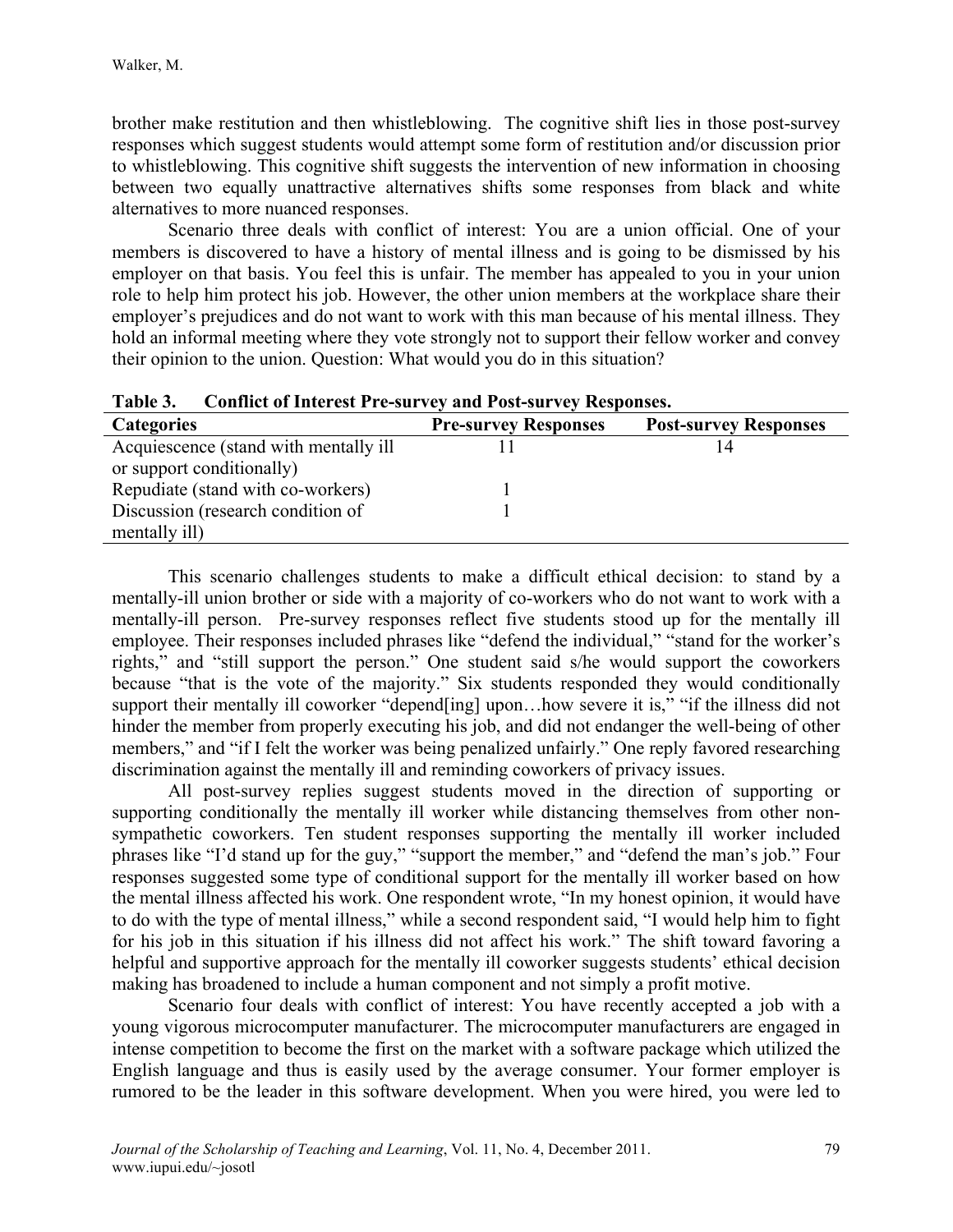believe your selection was based upon your management potential. The morning beginning the third week on the new job, you received the following memo from the president: "Please meet with me tomorrow at 8:15 am for the purpose of discussing the developments your former employer has made in microcomputer software. Question: What would you do in this situation?

| <b>Categories</b>       | <b>Pre-survey Responses</b> | <b>Post-survey Responses</b> |
|-------------------------|-----------------------------|------------------------------|
| Repudiation (no comply) |                             |                              |
| Acquiescence (comply)   |                             |                              |
| Walk tightrope          |                             |                              |
| Exit Firm               |                             |                              |
| Discussion              |                             |                              |

**Table 4. Conflict of Interest Pre-survey and Post-survey Responses.**

This scenario places the student in an ethical dilemma between allegiance to a current employer or maintaining confidentially of a former employer. Pre-survey responses show that five students would not comply with their current employer's request for confidential information about their former employer's microcomputers. Responses include "I would decline the invitation, deeming it unethical," and "To pass on this information is comparable to theft." Two students felt compelled to comply unless bound by nondisclosure agreements. Four responses attempted to walk a tightrope between the information requests of the current employer and the past relationship with the former employer. This balancing act resulted in "play[ing] dumb," reveal[ing] information … if the circumstances I left under were negative," or "attend[ing] the meeting, and not saying a word." Two students felt strongly enough about the ethical dilemma to exit the firm. One student wrote, "I would quit and let my old employer know what was happening," while another student said, "I would rather lose a job than my professional reputation." One response involved discussing the conflict of interest with the president.

Scenario five dealt with physical environments: The firm for which you work, Master Millers, has developed a special milling process which yields a wheat flour which when used for bread provides a lighter more uniform texture than conventionally milled flour. Unfortunately, the process gives off more dust that the emission control equipment presently installed can handle and still maintain emissions within legal limits. Due to lack of availability, the company is unable to install new emission control equipment for at least two years; however, if it waited that long to introduce the new process, competitors would very likely beat it to the market. The general manager wants to use the new process during the third shift which runs from 10 pm until 6 am. By using the process at that time, the new flour could be introduced and the excess

| <b>Categories</b>         | <b>Pre-survey Responses</b> | <b>Post-survey Responses</b> |  |
|---------------------------|-----------------------------|------------------------------|--|
| Repudiation (protest)     |                             |                              |  |
| Acquiescence (keep quite) |                             |                              |  |
| Whistle blow              |                             |                              |  |
| Discussion                |                             |                              |  |
| Unsure                    |                             |                              |  |
| Exit the firm             |                             |                              |  |

**Table 5. Physical Environment Pre-survey and Post-survey Responses.**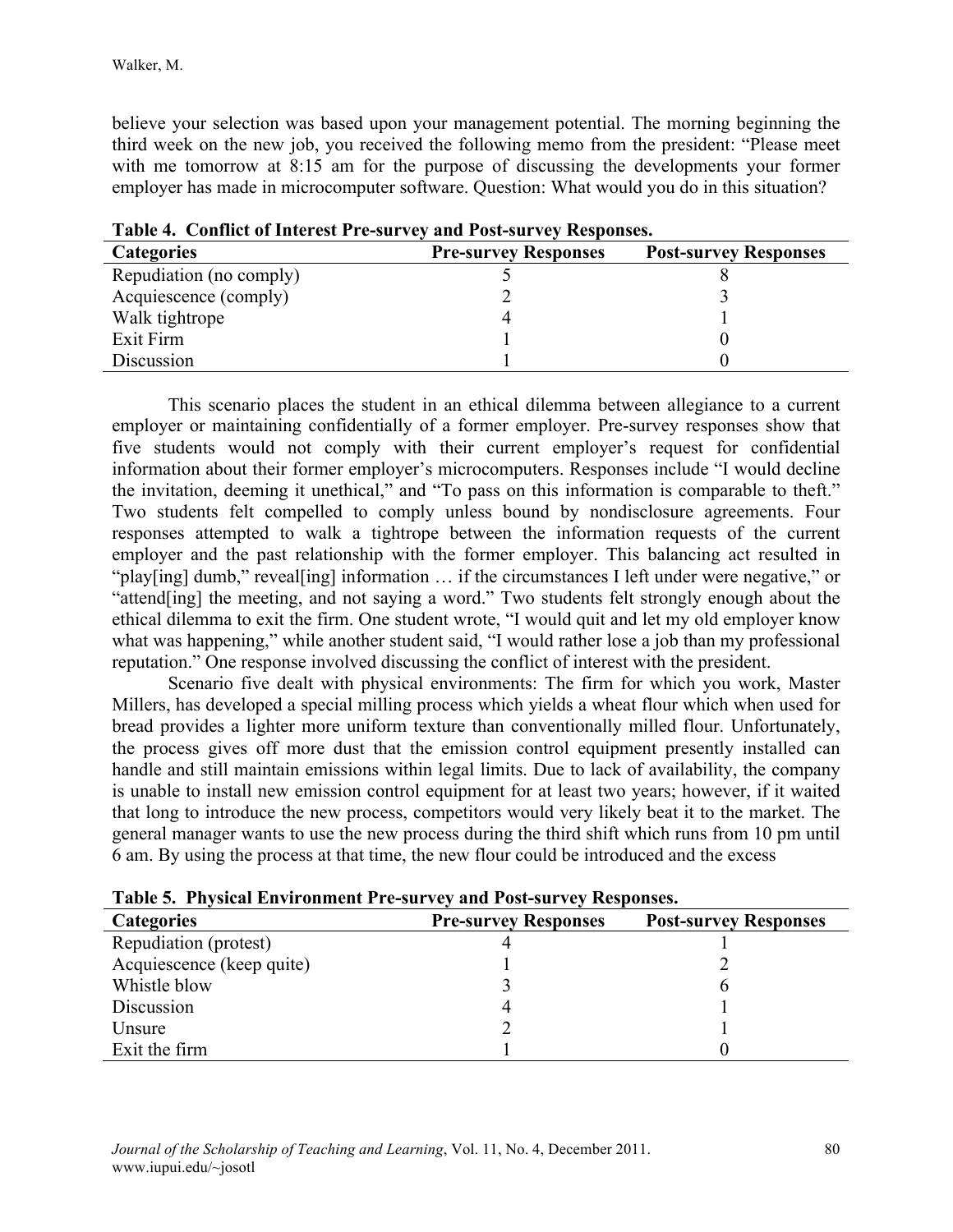pollution would not be detected due to its release in the dark. By the time demand becomes great enough to utilize a second shift; new emission equipment should be available. You are aware of this situation. Question: What would you do in this situation?

This scenario places workers in the position of remaining complacent concerning environmental hazards or exposing the firm for excess pollution, a sticky ethical dilemma. Four pre-survey responses reflected keeping quiet by "keep[ing] my mouth shut," because "I could lose my job." One respondent "would defiantly have to say something because I would not want to be breathing that in," and three respondents would whistle blow by alerting a higher authority such as OSHA. Four individuals would explore or discuss the situation with the firm, and one individual was unsure of his/her response. S/he stated, "I honestly don't know if I would do anything." One respondent said they would exit the firm because "I would have to quit if there was no other solution to fix this temporary problem."

Post-survey responses suggested a more proactive move toward highlighting the firm's excessive polluting behavior. Post-survey responses reflected only one individual who would remain silent stating, "If I had to choose between accepting this breach of ethics and being unemployed, I'd accept the breach of environmental ethics in this situation." Two individuals would passively protest but gave no sign of what their protest would consist. Six respondents said they would whistle blow by "going above the company to a higher power," "utilize[ing] the whistleblower policy because there are health risks involved," "confront[ing] the firm ... go to higher power," and "tak[ing] my concerns public." One individual would explore and discuss by trying to find "some alternative ways this new flour could be introduced without the excess of pollution;" while another individual was unsure of his/her response.

Scenario six deals with physical environments: You are the business agent for the International Brotherhood of Printers, Local 20 which represents the employees of the firm, Print It Right. Print It Right, in order to comply with environmental regulations of the disposal of hazardous waste, must switch from using chemical-based ink in their printing process to waterbased ink. Therefore, Print It Right must dispose of several hundred 55-gallon drums of chemical-based ink. The chemical-based ink must be neutralized before being sealed into the drums and before shipment and off-site storage occurs or the possibility exists that a nonneutralized drum of chemical-based ink could bulge, expand, and explode. You have been notified by one of your union members that she has been ordered by management to remove one 55-gallon drum of chemical-based ink which is bulging or be disciplined with a charge of insubordination. She tells you she asked her supervisor for protective equipment (goggles, protective suit), and he told her these items were not available. Question: What would you do in this situation?

| <b>Categories</b>                   | <b>Pre-survey Responses</b> | <b>Post-survey Responses</b> |
|-------------------------------------|-----------------------------|------------------------------|
| Repudiation (no comply)             |                             |                              |
| Acquiescence (comply or comply with |                             |                              |
| Qualifications)                     |                             |                              |
| Whistle blow                        |                             |                              |
| Discussion (explore)                |                             |                              |
| Unsure                              |                             |                              |

**Table 6. Physical Environment Pre-survey and Post-survey Responses.**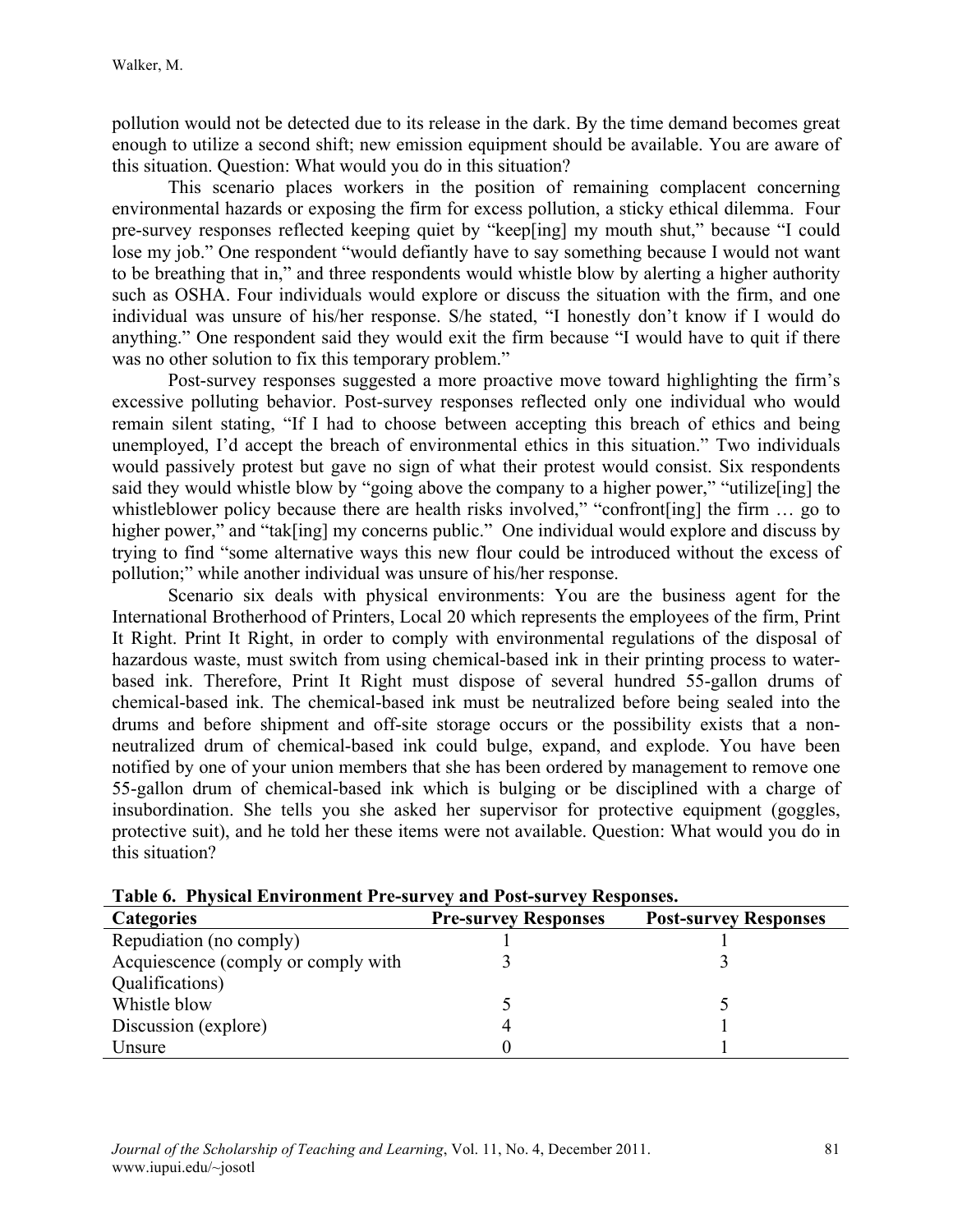This scenario revolves around the ethical dilemma of whether a representative of the union, a business agent, should give advice to a union member ordered to remove hazardous waste without protective clothing to comply with management's orders or to refuse to comply for safety reasons. One pre-survey response suggested a refusal to comply by telling the worker and management "not to do the job without protective gear," while one pre-survey response advised the workers to comply "because it would probably be more trouble than it's worth [to not comply]." Two responses indicated compliance with qualifications by "investing in the protective equipment or else…deal directly with the employer over time." Five students indicated they would whistle blow including comments like "since the super has no regard for his employee's safety, I would take the matter up with his supervisor and the company's safety department" and "I would report Print It Right to the proper authorities." Four responses reflected the need for discussion with management about providing protective equipment, and one of those responses suggested checking with management to see if "the union member may have been lying and didn't really ask the supervisor [for the protective equipment].

Post-survey responses were very similar to pre-survey responses when considering compliance or noncompliance. One post-survey response indicated a refusal to comply, while another post-survey response indicated the worker should comply. Two students responded they would comply with qualifications by "secure[ing]" or "find[ing]" the protective equipment themselves. Five post-survey responses indicated they would whistle blow by "going to someone with more power," "go right over everyone's head," or "'confront' or 'talk' to the supervisor about safety precautions," and "tell him (the supervisor) that he will be reported to OSHA, EPA, and anyone else." A shift did occur from four pre-survey responses indicating discussion and exploration to only one response indicated the appropriate solution would be to discuss the situation saying, "I would fight for her to receive protective gear." Moving from discussion involving a potentially hazardous situation to more definitive action suggests students may be more concerned with finding solutions to problems than simply talking about the problem. One student was unsure of what to do.

Scenario seven deals with paternalism: You are a senior editor of J&P Publishing who has just received a manuscript from one of your most successful authors. The manuscript provides the most authoritative account yet published of the history of the development of Improvised Explosive Devises (IEDs). However, the final chapter contains a detailed description of how the IED is made. Jones has tried to convince the author to omit the last chapter stating that such information should not be made readily available to the mass market in paperback form. The author believes the chapter is critical to the success of the book and thus will not agree to its deletion. Question: What would you do in this situation?

| Table 14 Tatel Hanshi TTC 301 (C) and TO9t 301 (C) Tecsponses. |                             |                              |  |
|----------------------------------------------------------------|-----------------------------|------------------------------|--|
| <b>Categories</b>                                              | <b>Pre-survey Responses</b> | <b>Post-survey Responses</b> |  |
| Repudiation (not publish)                                      |                             |                              |  |
| Acquiescence (publish or publish with                          |                             |                              |  |
| Qualifications)                                                |                             |                              |  |
| Whistle blow                                                   |                             |                              |  |
| Discussion                                                     |                             |                              |  |

**Table 7. Paternalism Pre-survey and Post-survey Responses.**

The ethical dilemma described in this scenario asks students to make a choice between publishing and disseminating potentially dangerous material or restricting an author's right of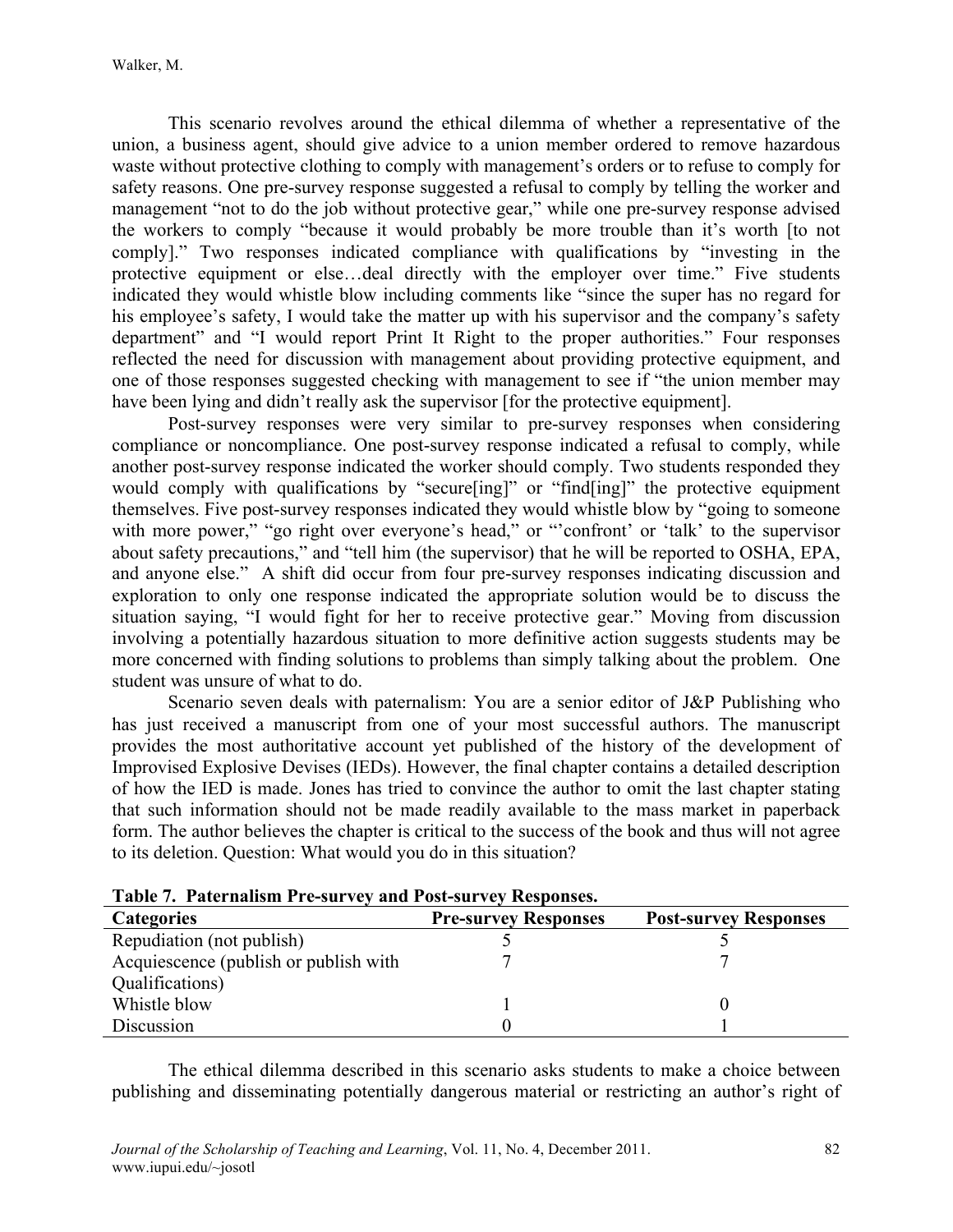free speech. Seven pre-survey responses lean toward protecting free speech and are littered with phrases like "I would stick up for the author's rights," "freedom of speech prevails," and "we're talking about freedom of the press here." Five pre-survey responses leaned toward not publishing the material saying "such information should not be made public … we are not liable for mass destruction or aided in terrorism," "in no way does this last chapter need to be in the book," and I would not publish a book that is a clear violation of national security and would put people in danger." These responses suggest very polarized dichotomies reflecting strong feelings about rights of free speech and the public's right to know. One pre-survey response said "I would take this to the courts to see maybe what a lawyer/judge says."

Post-survey responses seemed to move toward less polarizing stances. Only three students, down from seven, responded they would publish the material; four students replied they would not publish the material, and two students decided to publish with qualifications stating, "I would not publish the book until the last chapter has been omitted," and "I would try and bargain with the writer as much as I can...if he did not agree to my terms then I would tell him to find another publisher."

Scenario eight deals with paternalism: You are a union official who represents workers in a large firm that makes paper products. A new product line is to be manufactured. This restructuring means there will be jobs eliminated because the new equipment can produce more efficiently than can human labor. According to the contract, this job elimination can take place. One of the employees who will lost his job as a result of this restructuring is also your good friend who has a young son with a rare form of cancer, and he depends on the insurance from his job to cover the cost of cancer treatment. Without proper medical care, this young boy's suffering will increase. As a union official, you have the obligation to enforce the contract between your union and management. Question: What would you do in this situation?

| <b>Categories</b>                          | <b>Pre-survey Responses</b> | <b>Post-survey Responses</b> |
|--------------------------------------------|-----------------------------|------------------------------|
| Repudiate (not enforce contract)           |                             |                              |
| Acquiescence (enforce contract or enforce) |                             |                              |
| contract with qualifications)              |                             |                              |
| Discussion (explore)                       |                             |                              |
| Unsure                                     |                             |                              |

**Table 8. Paternalism Pre-survey and Post-survey Responses.**

Two pre-survey responses suggested enforcing the contract. The first said, "I would pray and then do my job." This implies an ethical decision is made based on the guidance of a higher power. The second said "I would jeopardize my job for him because [his] son's health is important." This response also suggests a decision made between two equally unattractive alternatives: losing one's job or sacrificing one's friend's job. Seven respondents implied they would enforce the contract with qualifications. Those qualifications included helping him find another job or insurance "like COBRA." Two responses involved exploring and discussing "some way to help the company and help the family at the same time." Two respondents said "I honestly do not know" and "that's a tough one."

Post-survey responses reflected a marked shift in addressing this ethical dilemma. While two post-survey respondents would still enforce the contract, only three respondents said they would enforce the contract with qualifications and no respondents said they would not enforce the contract. Six responses suggested they would discuss and explore ways to "keep a job for my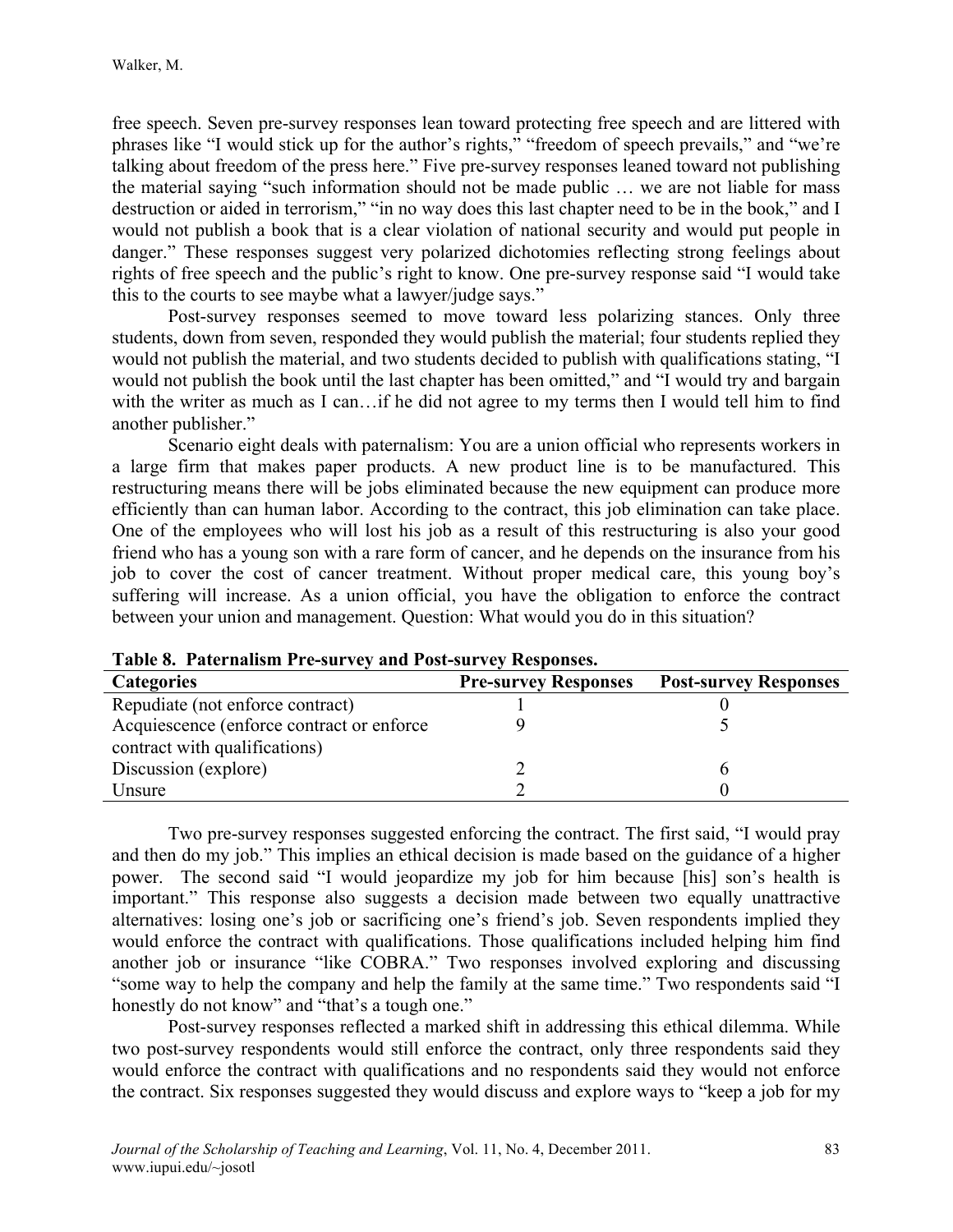friend," and "do whatever I could at the bargaining table to preserve jobs and insurance benefits." This shift toward exploration and discussion suggests respondents did not see alternatives as either black and white but as gray areas in which there might exist room for compromise.

Scenario nine deals with personal integrity: Personal Integrity: You are working in product development for an auto parts contractor. Your firm received a large government bailout this summer to manufacture transaxles to be used in a new line of front wheel drive cars which a major auto manufacturer plans to introduce in the near future. The contract is very important to your firm which has recently fallen on hard times. Just prior to obtaining the bailout, half of the firm's employees, including you had been scheduled for an indefinite layoff. Final testing of the assemblies ended last Friday, and the first shipments are scheduled for three weeks from today. As you began examining the test reports, you discovered the transaxle tended to fail when loaded at more than 20% overrated capacity and subjected to strong torsion forces. Such a condition could occur with a heavily loaded car braking hard for a curve down a mountain road. The results would be disastrous. The manufacturer's specifications call for the transaxle to carry 130% of its rated capacity without failing. You showed the results to our supervisor and the company president who indicated they were both aware of the report. Given the low likelihood of occurrence and the fact there was not time to redesign the assembly, they decided to ignore the report. If they do not deliver the assemblies on time, they would lose future contracts and possibly have to return part of the bailout money. Questions: What would you do?

| <b>Categories</b>                     | <b>Pre-survey Responses</b> | <b>Post-survey Responses</b> |
|---------------------------------------|-----------------------------|------------------------------|
| Acquiescence (enforce contract or     |                             |                              |
| enforce contract with qualifications) |                             |                              |
| Acquiescence (continue production)    |                             |                              |
| Whistle blow                          |                             |                              |
| Exit firm                             |                             |                              |
| Discussion                            |                             |                              |
| Unsure                                |                             |                              |

**Table 9. Personal Integrity: Pre-survey and Post-survey Responses.**

This scenario involves whistleblowing on a firm which produces a potentially hazardous product for the public. Two pre-survey respondents suggested they would continue production with one respondent replying "the future of the company and my job could be in trouble if they [the transaxles] were not delivered on time." Nine respondents said they would whistle blow by "report[ing] the company," "inform[ing] the government," "consider OSHA," or "report to upper management." The trend in these responses was to report to a higher authority regardless of the variation in the organizations to which the information would be delivered. One respondent would exit the firm and said "I would just try to find a job at a rival company and see if there was any way to destroy my prior company." One response suggested discussion in an attempt to make the company "do what's right in that situation." One respondent would do nothing and said, the firm "would have to suffer the loss."

Post-survey responses suggested a movement toward less whistleblowing, more discussion, and more uncertainty in choosing between unattractive choices. Post-survey responses suggested only one respondent would continue production but qualified future production by saying, "I would work to redesign the assembly." Six responses reflected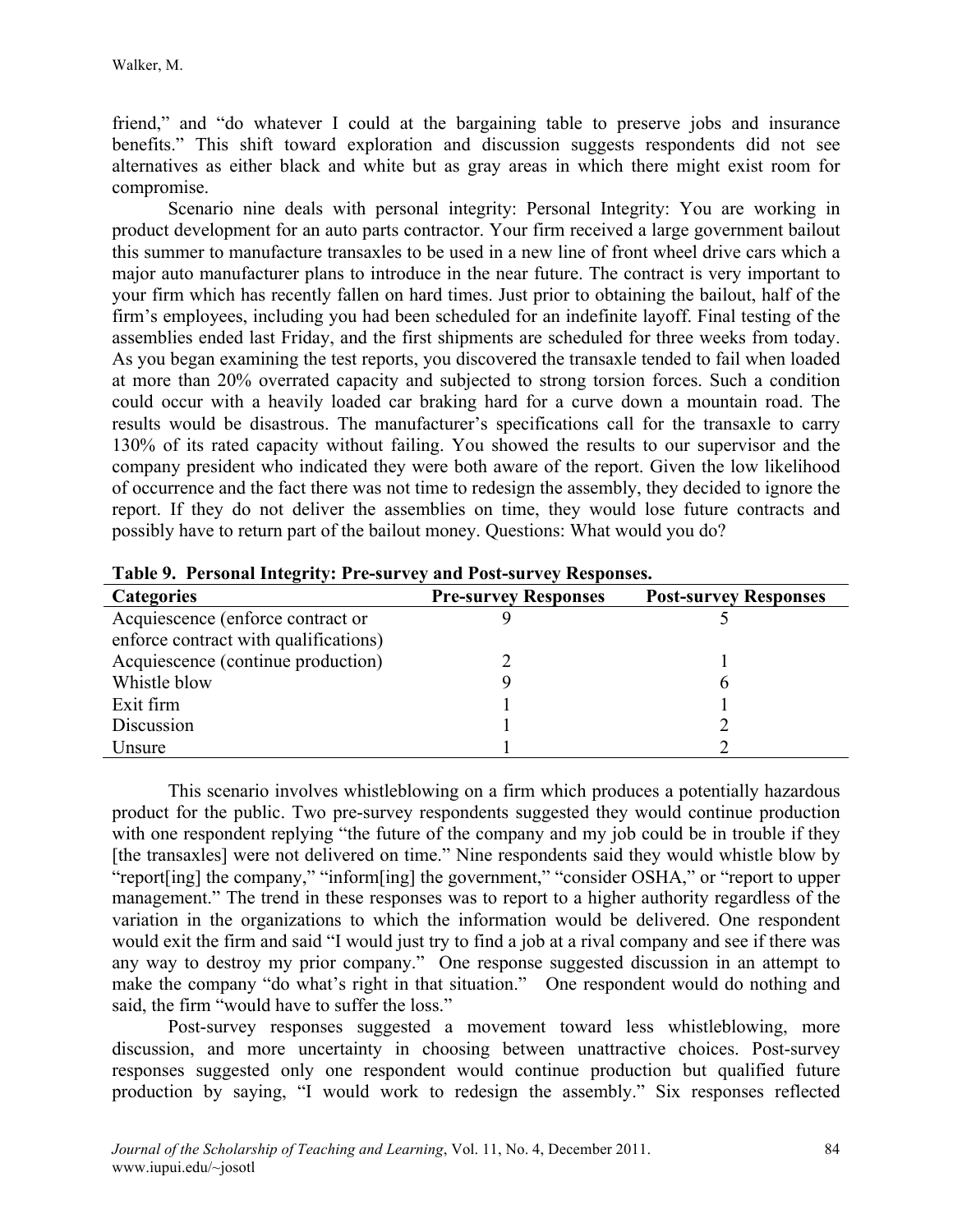whistleblowing, down from nine in the pre-survey responses, and the rhetoric shifted from merely whistleblowing to a higher authority to including issues of safety and human life. Responses included, "Lives are more important than money," and "They have no right to put people's lives in danger." One response suggested exiting the firm, two responses said they didn't know what they would do, and two responses reflected more exploration and discussion. One final opportunity for student feedback was given. Students were asked to: describe how this course may have changed/altered your value/belief system, your openness to other's perceptions/viewpoints about ethical dilemmas, or the way you make ethical decisions.

Ten responses, all positive, about the course were received. No responses reflected the course as changing/altering established value/belief systems. Two responses suggested a value/belief system was strengthened because "This course helped me to understand how I gained this sense [of morals] and why," and "this course helped to reinforce what I already knew." Five respondents said they were now more open to other's perceptions/viewpoints. Comments included "I can think more rationally about decisions and consider everyone's point of view better in my decision making;" I will look at all sides of the situation…before making a decision;" "It showed me that before I make a judgment I should look into the whole situation," and "I have learned to allow everyone their say in the decision process." Two respondents' observations reflect a changed way of making ethical decisions. They said, "I can choose to act ethically even if others will not act ethically … I can control me," and "I will use this model [the Justice model] as a guide to help me make the right choices."

# **VI. Conclusion.**

This evaluation of changed student perspectives in making ethical decisions in the workplace as a result of taking an ethics class suggests the intervention of an ethics class does encourage students to be more open in accepting other's perspectives by taking into consideration other viewpoints and does strengthen already existing value and belief systems.

As evidenced by students' comments concerning how the course may have altered their thinking about ethical dilemmas, the findings suggest students, as learners, used new information to better understand their own perspectives/viewpoints concerning making ethical decisions, a central tenet of constructivist theory in which the learner comes to "know" from being exposed to new information.

# **VII. Limitations to the Study.**

This pilot study is necessarily limited by the small number of participants. Inclusion of more student responses over the course of more semesters may alter the findings. The interpretation of participants' responses or "meaning-making" (Patton, 2002, p. 478) may be limited by the primary investigator's knowledge, experience, and education. The responses given by participants represent the actions participants believed they would take after the culmination of an ethics class. Participant's actual responses may vary when faced with real situations in the workplace.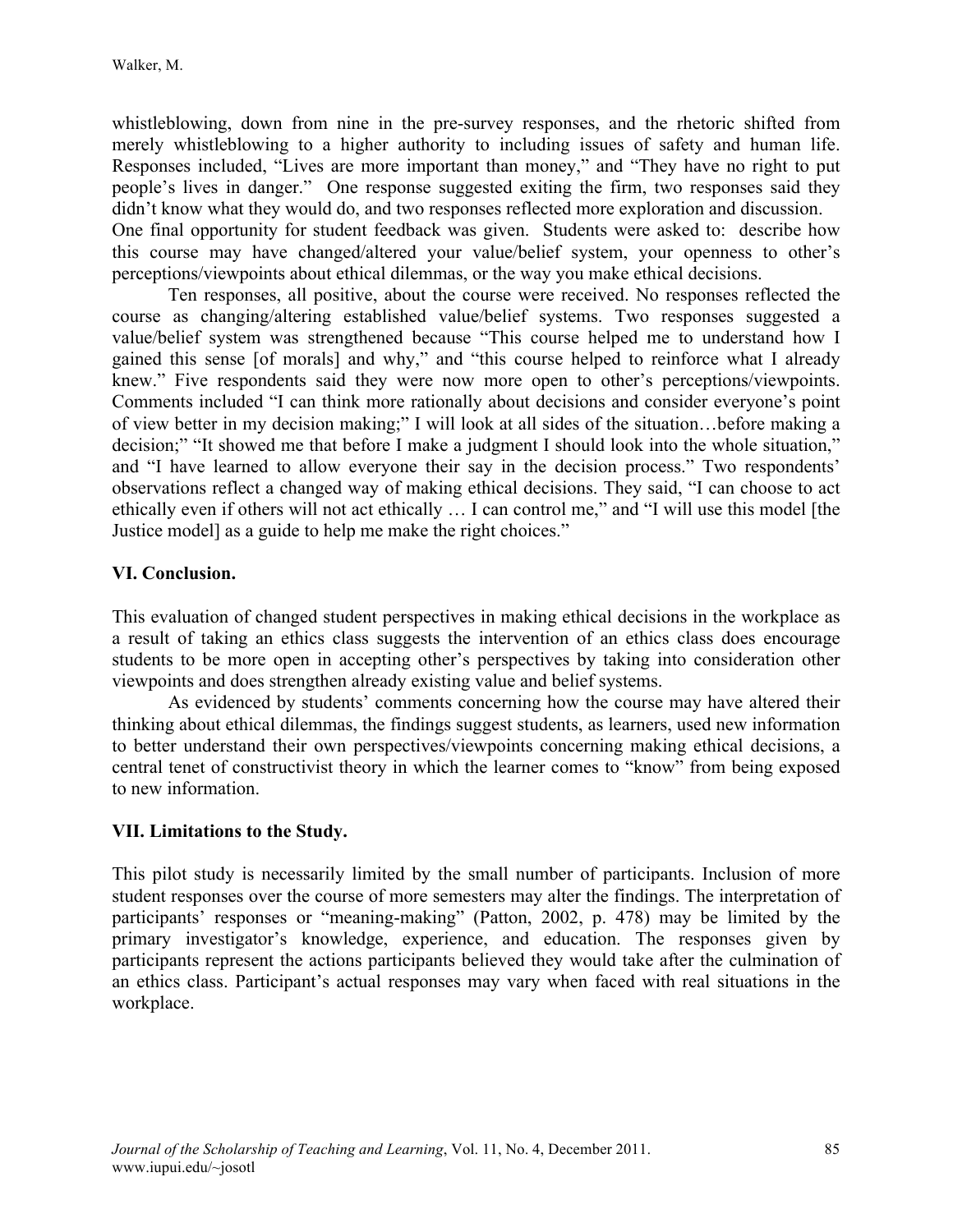### **References**

Abell, J. D. (1990). A note on the teaching of ethics in the MBA macroeconomics course. *Journal of Business Ethics, 9,* 21-29.

Allen, J., & Davis, D. (1993). Assessing some determinant effects of ethical consulting behavior: The case of personal and professional values. *Journal of Business Ethics, 12*(6), 449-458.

Anderson, J. (2008). Regulating corporations the American way: Why exhaustive rules and just deserts are the mainstay of U.S. corporatist goverence. *Duke Law Journal, 57*(1080), 1081-1112.

Arlow, P., & Ulrich, T. A. (1988). A longitudinal survey of business school graduates' assessments of business ethics. *Journal of Business Ethics, 7*(4), 295-302.

Baumhart, R. C. (1961). How ethical are businessmen? *Harvard Business Review, 39*(July-August), 156-176.

Blascovich, J. M. (2001). Challenge and threat appraisals: The role of affective cues. In J. P. Forgas (Ed.), *Feeling and Thinking: The Role of Affect in Social Cognition* (pp. 59-82). Cambridge: Cambridge University Press.

Boyd, D. P. (1981). Improving ethical awareness through the business and society course. *Business and Society, 20*(1), 27-31.

Briggs, W. (1993). Computers and conscience: Personal ethics issues in the education of microcomputer users. In R. Gribben (Ed.), *Ethics and Information Technology* (pp. 18-35). Salve Regina College Monograph Series.

Brody, B. A. E. (1988). *Moral Theory and Moral Judgments in Medical Ethics* (Vol. 31). Boston: Kulwer Academic Publishers.

Budd, J. W. a. S. (Ed.). (2005). *The Ethics of Human Resources and Industrial Relations* (1st ed.). Champaign: Labor and Employment Relations Association.

Carlson, P. J., & Burke, F. (1998). Lessons learned from ethics in the classroom: Exploring student growth in flexibility, complexity and comprehension. *Journal of Business Ethics, 17*(11), 1179-1187.

Carpendale, J. (2000). Kohlberg and Piaget on stages and moral reasoning. *Developmental Review, 20*, 181-205.

Cohen, E., & Cornwell, L. . (1989). A question of ethics: Developing information system ethics. *Journal of Management Development, 2*(2), 28-38.

Davis, J. (1991). Professional ethics: Business students' perceptions. *Journal of Business Ethics, 10*(451-463).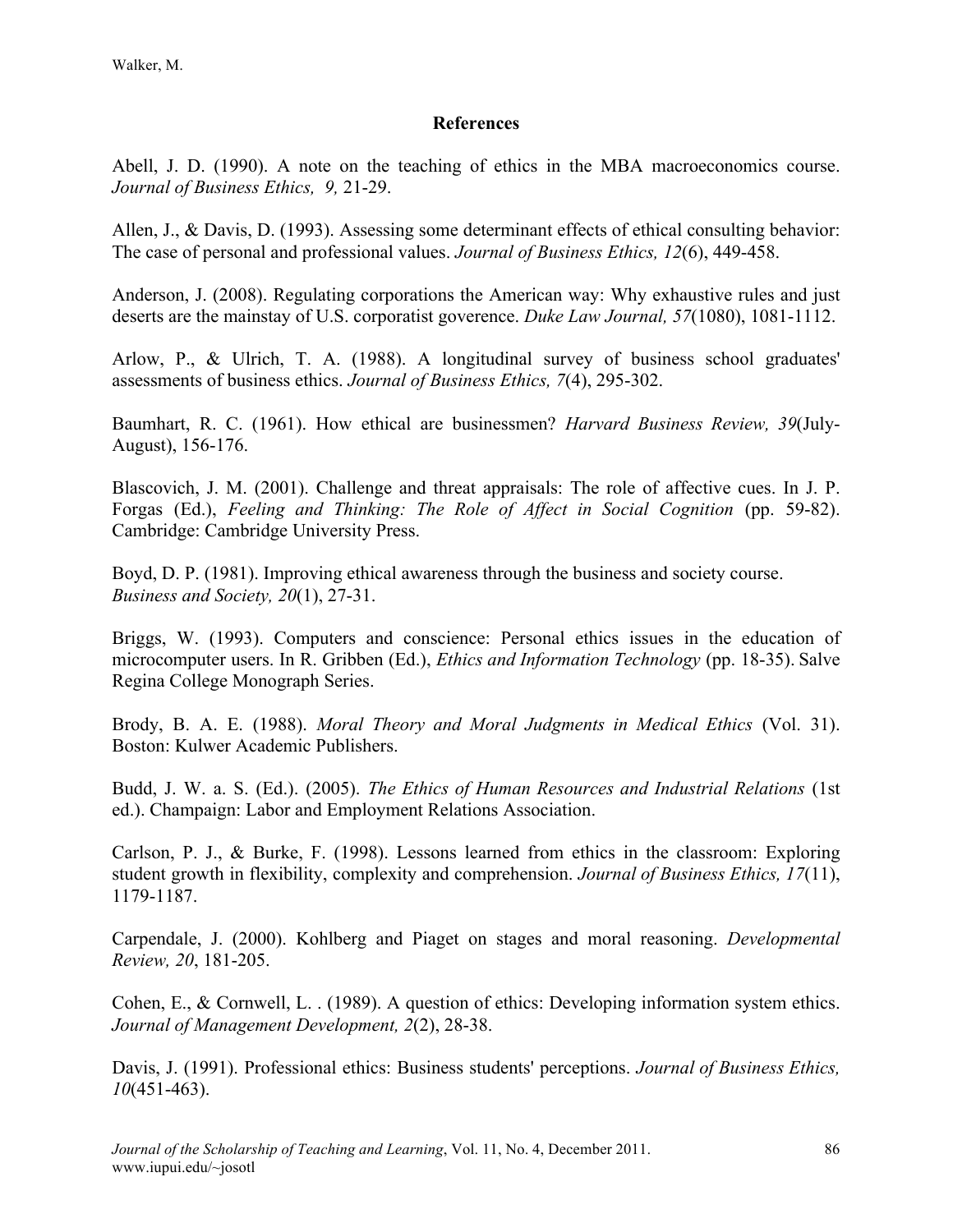Walker, M.

Derrida, J. (1978). *Writing and Difference*. Chicago: University of Chicago Press.

Drucker, P. (1981, 9.14). Ethical chic. *Forbes*.

Ford, R. C., & Richardson, W. D. (1994). Ethical decision making: A review of the empirical literature. *Journal of Business Ethics, 13*(3), 205-221. doi: 10.1007/bf02074820

Forgas, J. P. (2001). Introduction: The role of affect in social cognition. In J. P. Forgas (Ed.), *Feeling and Thinking: The Role of Affect in Social Cognition* (pp. 1-28). Cambridge: Cambridge University Press.

Fredrickson, J. W. (1986). An exploratory approach to measuring perceptions of strategic decision process constructs. *Strategic Management Journal, 7*(5), 473-483.

Friedman, M. (1970, 9.13). The social responsibility of business is to increase its profits *New York Times*.

Fritzsche, D. J., & Becker, H. (1983). Ethical behavior of marketing managers. *Journal of Business Ethics, 2*(4), 291-299.

Gautschi, F. H., & Jones, T. M. (1998). Enhancing the ability of business students to recognize ethical issues: An empirical assessment of the effectiveness of a course in business Ethics. *Journal of Business Ethics, 17*(2), 205-216.

Gavin, T. (1988). Ethics in business: Education and internal auditors can help. *Managerial Auditing Journal, 3*(3), 24-26.

Gilligan, C. (1982). *In a Different Voice: Psychological Theory and Women's Development*. Cambridge: Harvard University Press.

Glenn, J. R. (1992). Can a business and society course affect the ethical judgment of future managers? *Journal of Business Ethics, 11*(3), 217-223.

Goodpaster, K. E. (1983). The concept of corporate responsibility. *Journal of Business Ethics, 2*, 1-22.

Goree, K. (2007). *Ethics in the Workplace* (2nd ed.): Cengage Learning.

Hoffman, M. S., & Moore, J. M. (1982). Results of a business ethics curriculum survey conducted by the Centre of Business Ethics. *Journal of Business Ethics, 7*(2), 81-83.

Izard, C. E. A., B. P. (2000). Motivational, organizational and regulatory functions of discrete emotions. In M. L. J. M. Haviland-Jones (Ed.), *Handbook of Emotions* (pp. 253-264). New York: The Guildford Press.

Kant, I. ([1781] 1963). *Critique of Pure Reason*. London: Macmillan.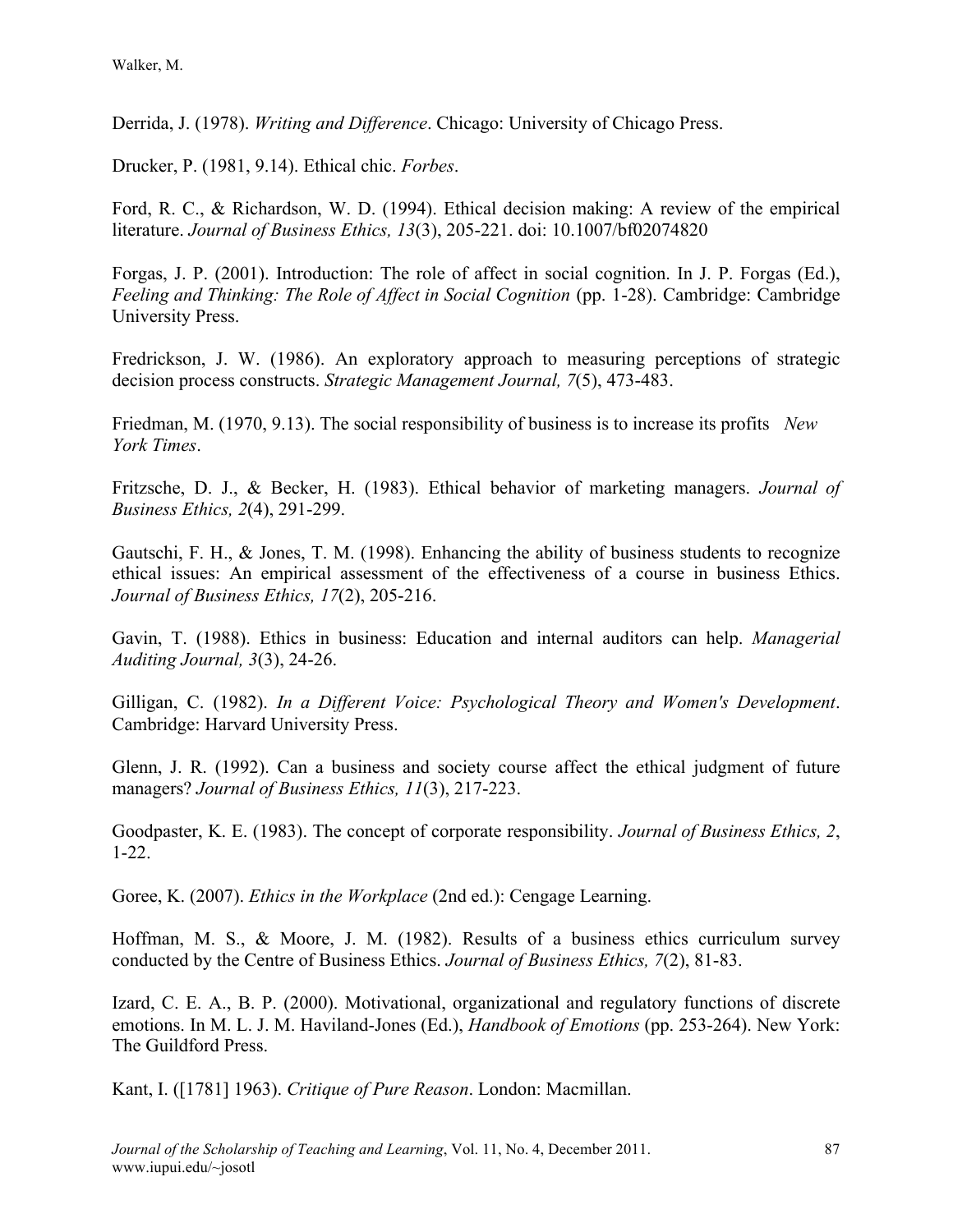Kavthatzopoulos, I. (1993). Kolhberg and Paiget: Differences and similarities. *Journal of Moral Education, 20*, 47-54.

Klugman, C., & Stump, B. (2006). The effect of ethics training upon individual choice. *Journal of Further & Higher Education, 30*(2), 181-192.

Kohlberg, L. (1976). *Moral Stages and Moralization: The Cognitive Developmental Approach*. New York: Reinholt and Wilson.

Kohlberg, L. (1981). *The Philosophy of Moral Development: Moral Stages and the Idea of Justice* (1st ed.). San Francisco, CA: Harper and Row.

Langley, A., Mintzberg, H., Pitcher, P., Posada, E., & Saint-Macary, J. (1995). Opening up decision making: The view from the black stool. *Organization Science, 6*(3), 260-279.

Lind, G. (2010). The theory of moral-cognitive development : A socio-psychological assessment. In G. H. Lind, H.A. & Wakenhut, R. (Ed.), *Moral Judgments and Social Education* (pp. 21-54). New Brunswick: Transaction.

Locke, J. (Ed.). (1690). *Two Treatises of Government*. Cambridge Cambridge University Press.

Loe, T. W., Ferrell, L., & Mansfield, P. (2000). A review of empirical studies assessing ethical decision making in business. *Journal of Business Ethics, 25*(3), 185-204. doi: 10.1023/a:1006083612239

Martin, T. R. (1981). Do courses in ethics improve the ethical judgment of students? *Business Society, 20*(2), 17-26. doi: 10.1177/000765038102000203

Maslowski, R. (1999). The potential of formative evaluation in program design models. In J. van den Akker, Branch, R.M., Gustafson, K., Nieveen, N., Plomp, T. (Ed.), *Design Approaches and Tools in Education and Training* (pp. 296). London: Klewer Academic Publishers.

McDonald, G. M., & Donleavy, G. D. (1995). Objections to the teaching of business ethics. *Journal of Business Ethics, 14*(10), 839-853.

Meisel, S. I., & Fearon, D. S. (2006). "Choose the future wisely": Supporting better ethics through critical thinking. *Journal of Management Education, 30*(1), 149-176.

Mill, J. S. ([1863] 2003). Utilitarianism. In G. Sher (Ed.), (2nd ed.). Indianapolis: Hackett Publishing.

O'Fallon, M. J. (2005). A review of the empirical ethical decision-making literature: 1996-2003. *Journal of Business Ethics, 59*, 375-413. doi: 10.1007/s10551-005-29297